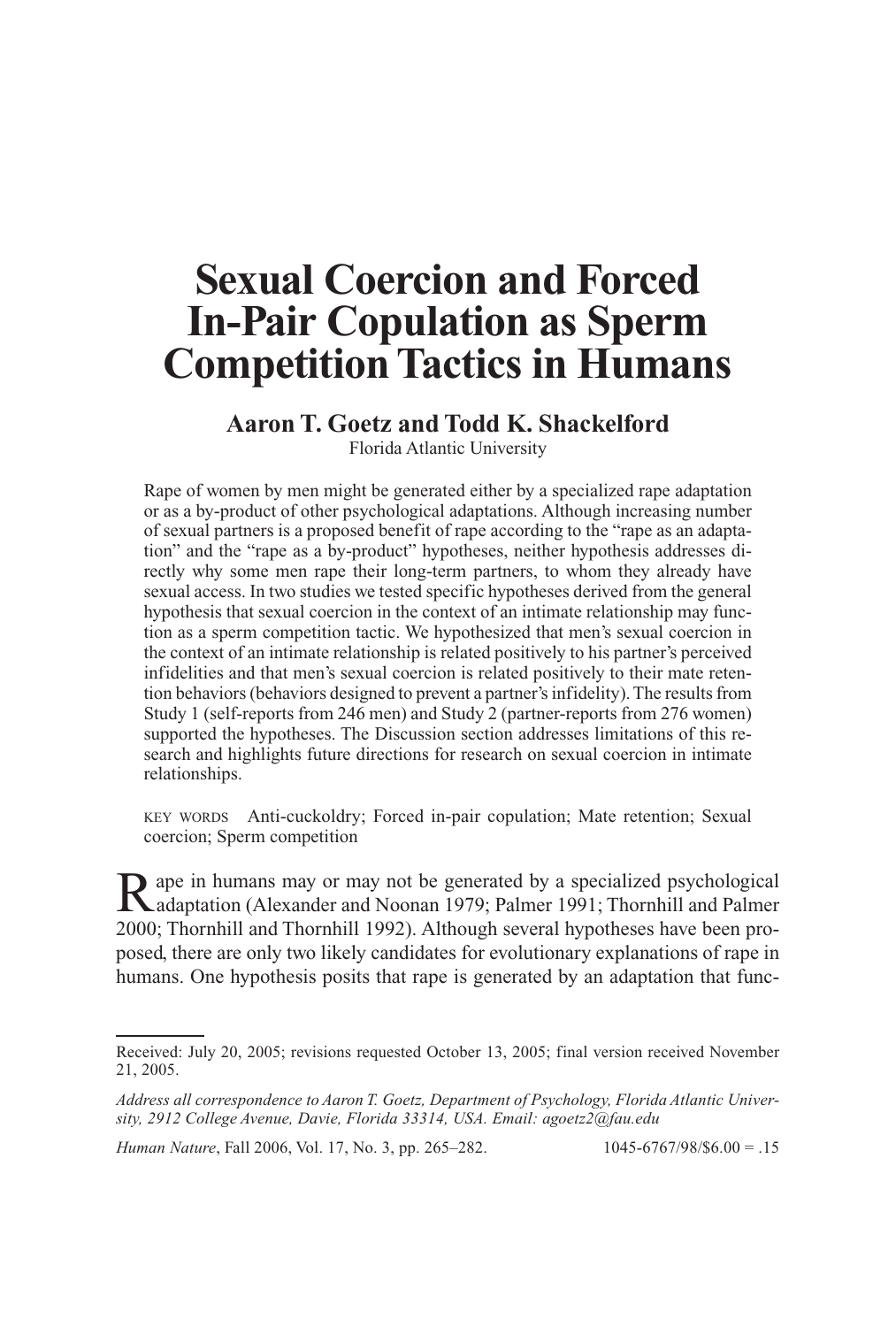tions as a facultative male reproductive tactic that contributes directly to reproductive success by increasing number of sexual partners (e.g., Shields and Shields 1983; Thornhill and Thornhill 1983). The other hypothesis posits that there was no direct selection for rape over evolutionary history, but instead it is a by-product of other male psychological adaptations, particularly those associated with sexual variety and aggression (Palmer 1991; Thornhill and Palmer 2000).

Although the debate continues about whether human rape is generated by specialized adaptation or as a by-product, a special case of human rape presents an equally interesting question. If human rape is due either to selection pressures to increase number of sexual partners or to other psychological adaptations, such as those associated with obtaining numerous sexual partners, then *why do men in committed sexual relationships sometimes rape their partner?* Researchers estimate that between 10% and 17% of women experience rape in marriage (Finkelhor and Yllo 1985; Painter and Farrington 1999; Russell 1982). Moreover, particular subgroups of women may be especially at risk of experiencing rape in their marriage: 23% to 50% of physically abused women experience rape by their husbands (Bowker 1983; Campbell 1989; Frieze 1983; Pagelow 1981; Shields and Hanneke 1983). Rape by an intimate partner poses an interesting evolutionary question, given that men in committed sexual relationships already have sexual access to their partner and, thus, will not increase number of sexual partners by raping her.

Although sometimes referred to as *marital rape, spouse rape,* or *wife rape,* we use the term *forced in-pair copulation* (FIPC) to refer to the forceful act of sexual intercourse by a man against his partner's will. Before considering the case of FIPC in humans, we review briefly the animal literature on FIPC. Examining the adaptive problems and resultant evolved solutions to these problems in nonhuman animals may provide insight into the adaptive problems and evolved solutions in humans (and vice versa). Shackelford and LeBlanc (2001), for example, argued that because humans share with some avian species a similar mating system (social monogamy) and similar adaptive problems (e.g., paternity uncertainty in males, mate retention, cuckoldry), humans and some birds may have evolved similar solutions to these adaptive problems. Identifying the contexts and circumstances in which FIPC occurs in nonhuman species may help us to understand why FIPC occurs in humans.

#### **FORCED IN-PAIR COPULATION IN NONHUMAN ANIMALS**

Instances of FIPC are relatively rare in the animal kingdom, primarily because males and females of most species (more than 95%) do not form long-term pair-bonds (Andersson 1994). Without the formation of a pair-bond, FIPC, by definition, cannot occur. Many avian species form long-term pair-bonds, and researchers have documented FIPC in several of these species (Bailey, Seymour, and Stewart 1978; Barash 1977; Birkhead, Hunter, and Pellatt 1989; Cheng, Burns, and McKinney 1983; Goodwin 1955; McKinney, Cheng, and Bruggers 1984; McKinney and Sto-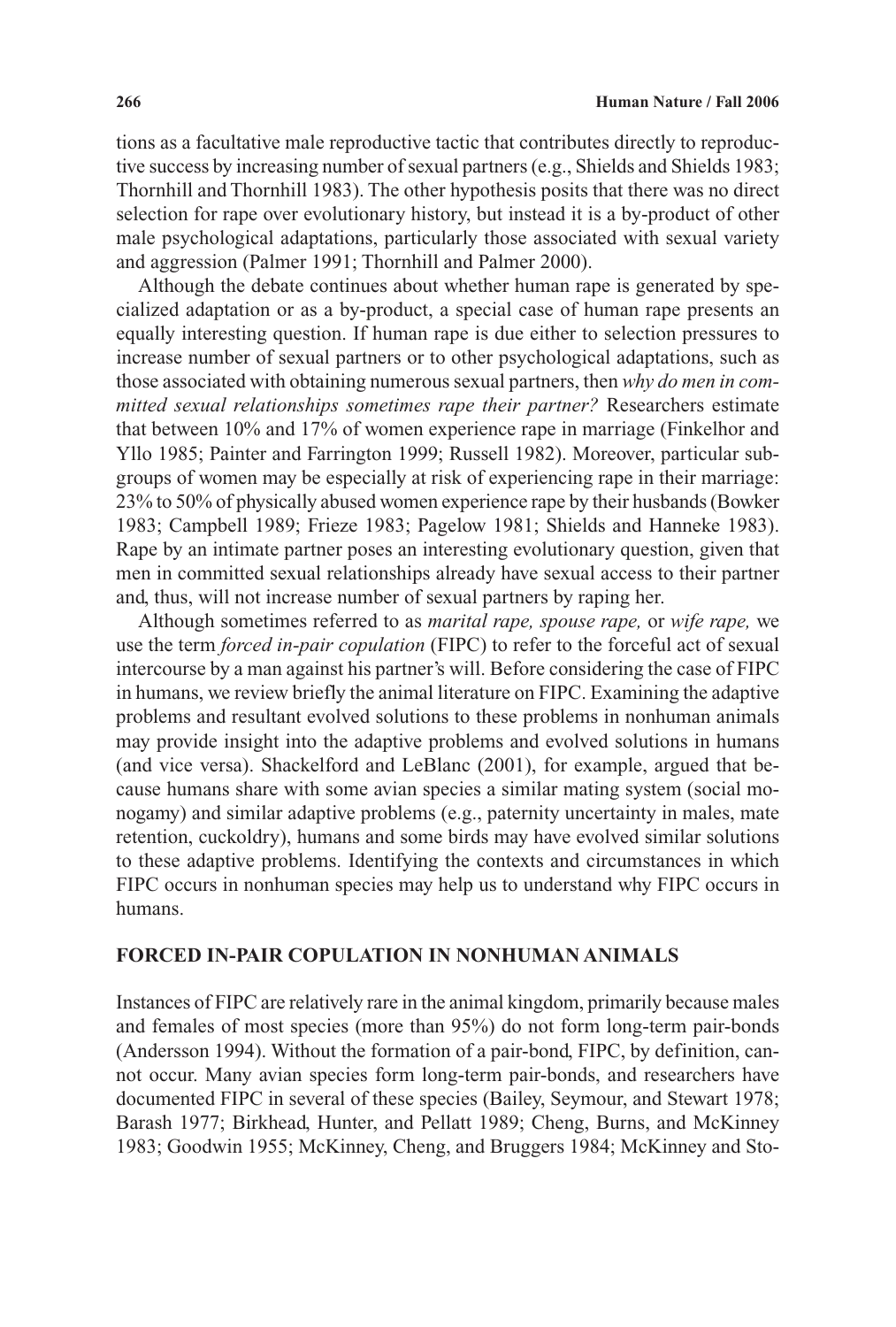len 1982). FIPC is not performed randomly, however. FIPC reliably occurs immediately after extra-pair copulations, intrusions by rival males, and female absence in many species of waterfowl (e.g., Bailey et al. 1978; Barash 1977; Cheng et al. 1983; McKinney, Derrickson, and Mineau 1983; McKinney and Stolen 1982; Seymour and Titman 1979) and other avian species (e.g., Birkhead et al. 1989; Goodwin 1955; Valera, Hoi, and Kristin 2003). FIPC following observed or suspected extra-pair copulation in these avian species is often interpreted as a sperm competition tactic (Barash 1977; Cheng et al. 1983; Lalumière et al. 2005; McKinney et al. 1984).

Sperm competition is a form of male postcopulatory competition. Sperm competition occurs when the sperm of two or more males simultaneously occupy the reproductive tract of a female and compete to fertilize her egg (Parker 1970). Males can compete for mates, but if two or more males have copulated with a female within a sufficiently short period of time, males must compete for fertilizations. Thus, the observation in many avian species that FIPC immediately follows extrapair copulations has been interpreted as a sperm competition tactic because the inpair male's FIPC places his sperm in competition with sperm from an extra-pair male (Birkhead et al. 1989; Cheng et al. 1983). Reports of FIPC in nonhuman species are theoretically beneficial in that they make it difficult to claim that males rape their partners to humiliate, punish, or control them—as is often argued by some social scientists who study rape in humans (e.g., Pagelow 1981).

Mounting evidence suggests that sperm competition has been a recurrent and important feature of human evolutionary history. Psychological, behavioral, physiological, anatomical, and genetic evidence reveals that ancestral women sometimes mated with multiple men within sufficiently short time periods so that sperm from two or more males simultaneously occupied the reproductive tract of one woman (Baker and Bellis 1993; Gallup et al. 2003; Goetz et al. 2005; Kilgallon and Simmons 2005; Pound 2002; Shackelford et al. 2002, 2004; Shackelford, Pound, and Goetz 2005; Smith 1984; Wyckoff, Wang, and Wu 2000). This adaptive problem led to the evolution of adaptive solutions to sperm competition. For example, men display copulatory urgency, perform semen-displacing behaviors, and adjust their ejaculates to include more sperm when the likelihood of female infidelity is high (Baker and Bellis 1993; Goetz et al. 2005; Shackelford et al. 2002).

The selective importance of sperm competition in humans, however, is an issue of scholarly debate. Those questioning the application of sperm competition to humans (e.g., Birkhead 2000; Dixson 1998; Gomendio, Harcourt, and Roldán 1998) do not contend that sperm competition in humans is not possible or unlikely, but that it may not be as intense as in other species with adaptations to sperm competition. Recent work on the psychological, physiological, behavioral, anatomical, and genetic evidence of human sperm competition (cited above), however, was not considered in these previous critiques of human sperm competition. When all of the evidence of adaptations to sperm competition in men and in women and current nonpaternity rates are considered (for reviews, see Anderson 2006; Bellis et al.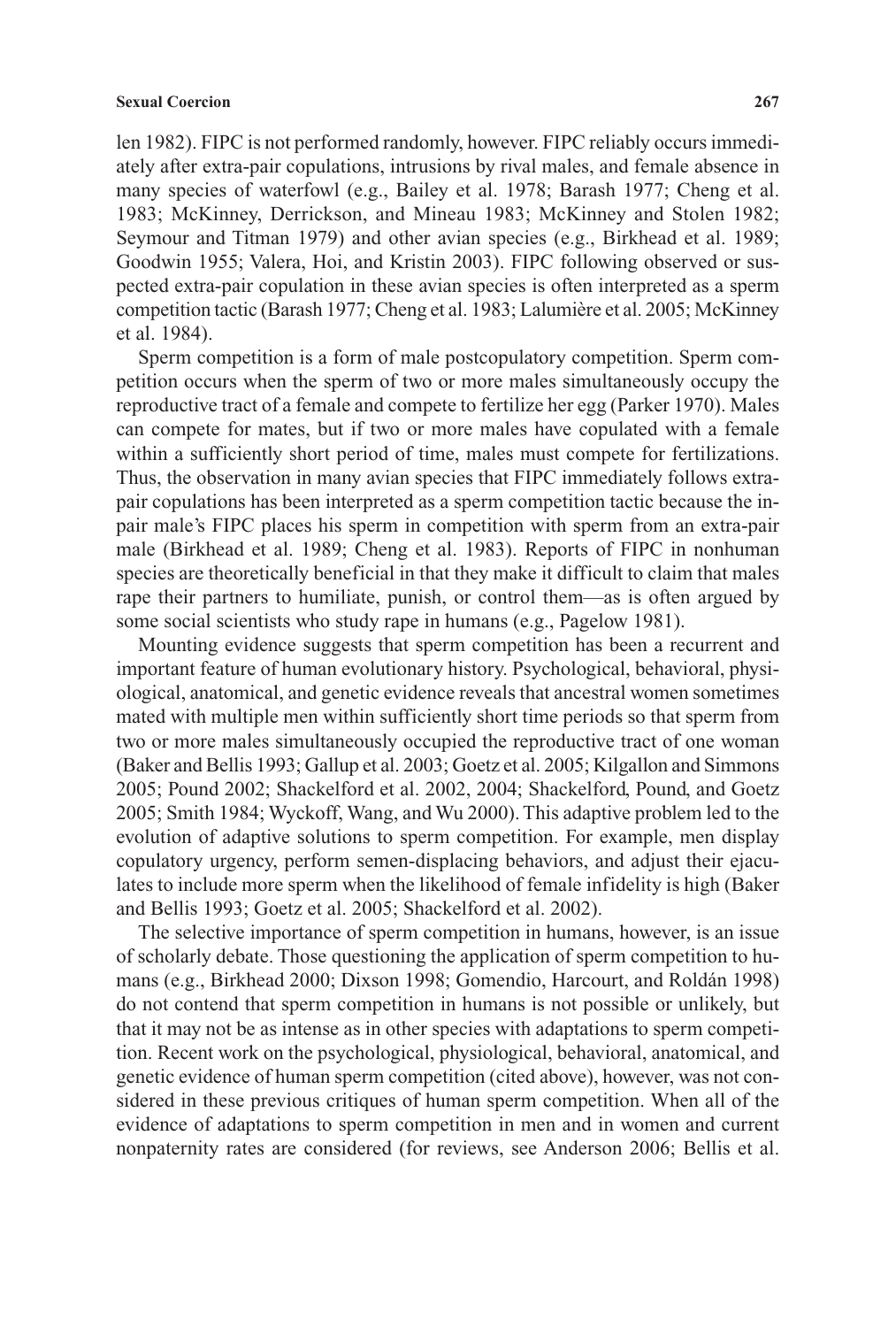2005), it is reasonable to conclude that sperm competition may have been a recurrent and selectively important feature of human evolutionary history.

# **FORCED IN-PAIR COPULATION IN HUMANS**

Noting the instances of FIPC followed by extra-pair copulations in waterfowl and documentation that FIPC in humans often follows accusations of female infidelity (e.g., Finkelhor and Yllo 1985; Russell 1982), Wilson and Daly (1992) suggested that "sexual insistence" in the context of a relationship might act as a sperm competition tactic in humans as well. Sexual coercion in response to cues of his partner's sexual infidelity might function to introduce a male's sperm into his partner's reproductive tract at a time when there is a high risk of cuckoldry.

Thornhill and Thornhill (1992) also hypothesized that FIPC may be an anticuckoldry tactic designed over human evolutionary history by selective pressures associated with sperm competition. Thornhill and Thornhill argued that a woman who resists or avoids copulating with her partner might thereby be signaling to him that she has been sexually unfaithful and that the FIPC functions to decrease his paternity uncertainty. Thornhill and Thornhill argued that the fact that the rape of a woman by her partner is more likely to occur during or after a breakup—times in which men express great concern about female sexual infidelity—provides preliminary support for the hypothesis. Finkelhor and Yllo (1985), for example, found that more than two-thirds of the women in their sample were raped by their partner at the end of the relationship, whereas only 31% were raped early in the relationship and 40% were raped in the middle of the relationship. Thornhill and Thornhill also cited research by Frieze (1983) indicating that women who were physically abused and raped by their husbands rated them to be more sexually jealous than did women who were abused but not raped. Similar arguments were presented by Thornhill and Palmer (2000), and Lalumière et al. (2005) suggested that antisocial men who suspect that their female partner has been sexually unfaithful may be motivated to engage in FIPC.

#### *FIPC and Sexual Coercion in Intimate Relationships*

FIPC is just one aspect of a constellation of behaviors that comprise sexual coercion in intimate relationships (Koss and Oros 1982; Shackelford and Goetz 2004; Weis and Borges 1973), but the explicit use of force to obtain sexual intercourse is likely the most costly, to both the victims and perpetrators. The severity of FIPC is demonstrated in the finding that physically abused women who experience FIPC have significantly more negative health symptoms and gynecological problems than women who are physically abused but not raped by their partner (e.g., Campbell and Soeken 1999). Moreover, FIPC may be more traumatizing than forced copulation by a stranger (Bart 1975; Russell 1982). Given the potentially devastating costs associated with FIPC, sexual coercion is likely to take more subtle forms. Shackelford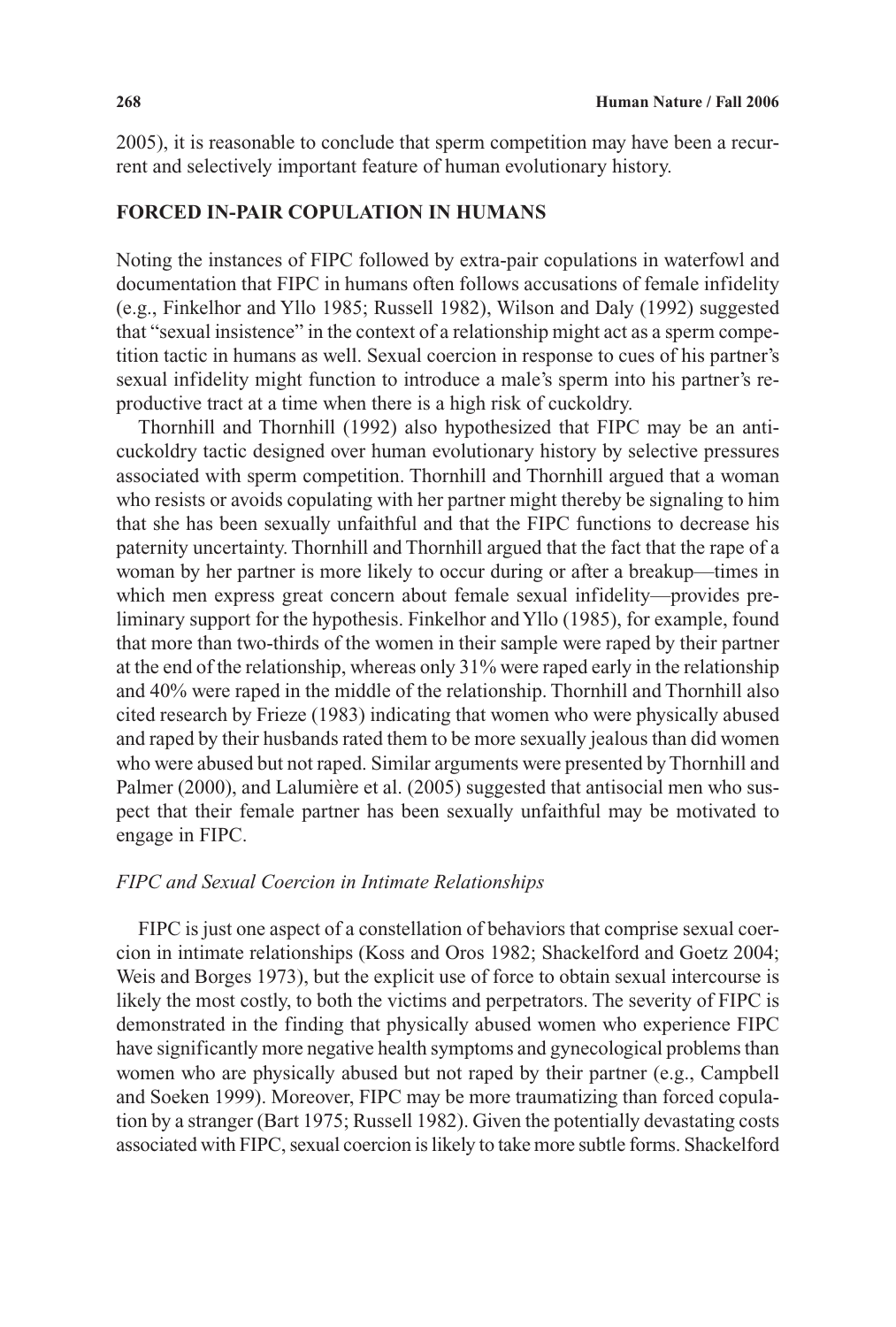and Goetz (2004), for example, documented that men sexually coerce their partner by hinting about withholding benefits, threatening relationship defection, and manipulating their partner's commitment to the relationship (e.g., "If you love me, you'll have sex with me"). By using more discreet forms of sexual coercion (as opposed to using explicit force), men may avoid inflicting on their partner some of the costs associated with FIPC and they may avoid their partner's defection from the relationship.

Given this reasoning, subtle forms of sexual coercion in the context of an intimate relationship are likely more prevalent than more explicit forms such as FIPC. Therefore, not only may FIPC function as a sperm competition tactic, but all forms of sexual coercion in the context of an intimate relationship may be a product of sperm competition. This leads to the first hypothesis.

*Hypothesis 1*: Men's sexual coercion in the context of an intimate relationship is related positively to their partner's infidelities.

# *Sexual Coercion and Mate Retention*

Men engage in an assortment of behaviors designed to prevent their partner's infidelity. Buss (1988) identified specific "mate retention" behaviors that men use to guard or to retain their mates. Subsequent research has found that men increase their mate retention behaviors when their partner is of greater reproductive value (as indexed by her age and physically attractiveness), when she is more likely to engage in extra-pair copulations, and when she is near ovulation (Buss and Shackelford 1997; Gangestad, Thornhill, and Garver 2002; Goetz et al. 2005). Moreover, research has documented that men use mate retention behaviors in conjunction with, and not instead of, other anti-cuckoldry tactics (e.g., Goetz et al. 2005; Shackelford, Goetz, Guta, and Schmitt 2006). In other words, men who perceive that their likelihood of being cuckolded is high use an arsenal of anti-cuckoldry tactics to guard their paternity. If sexual coercion is a sperm competition tactic designed to "correct" a partner's sexual infidelity, then men who sexually coerce their partner also should perform more mate retention behaviors. This leads to the second hypothesis.

*Hypothesis 2*: Men's sexual coercion in the context of an intimate relationship is related positively to their mate retention behaviors.

It may be that some sexually coercive behaviors (in the context of an intimate relationship) are performed by antisocial men who aim to punish, humiliate, or control their partner *independent of their perception of cuckoldry risk*. We are not arguing that all sexual coercion and FIPCs are the output of evolved psychological mechanisms designed to reduce the risk of being cuckolded. Instead, we are suggesting that sexual coercion might sometimes be the result of an evolved psychology associated with guarding paternity.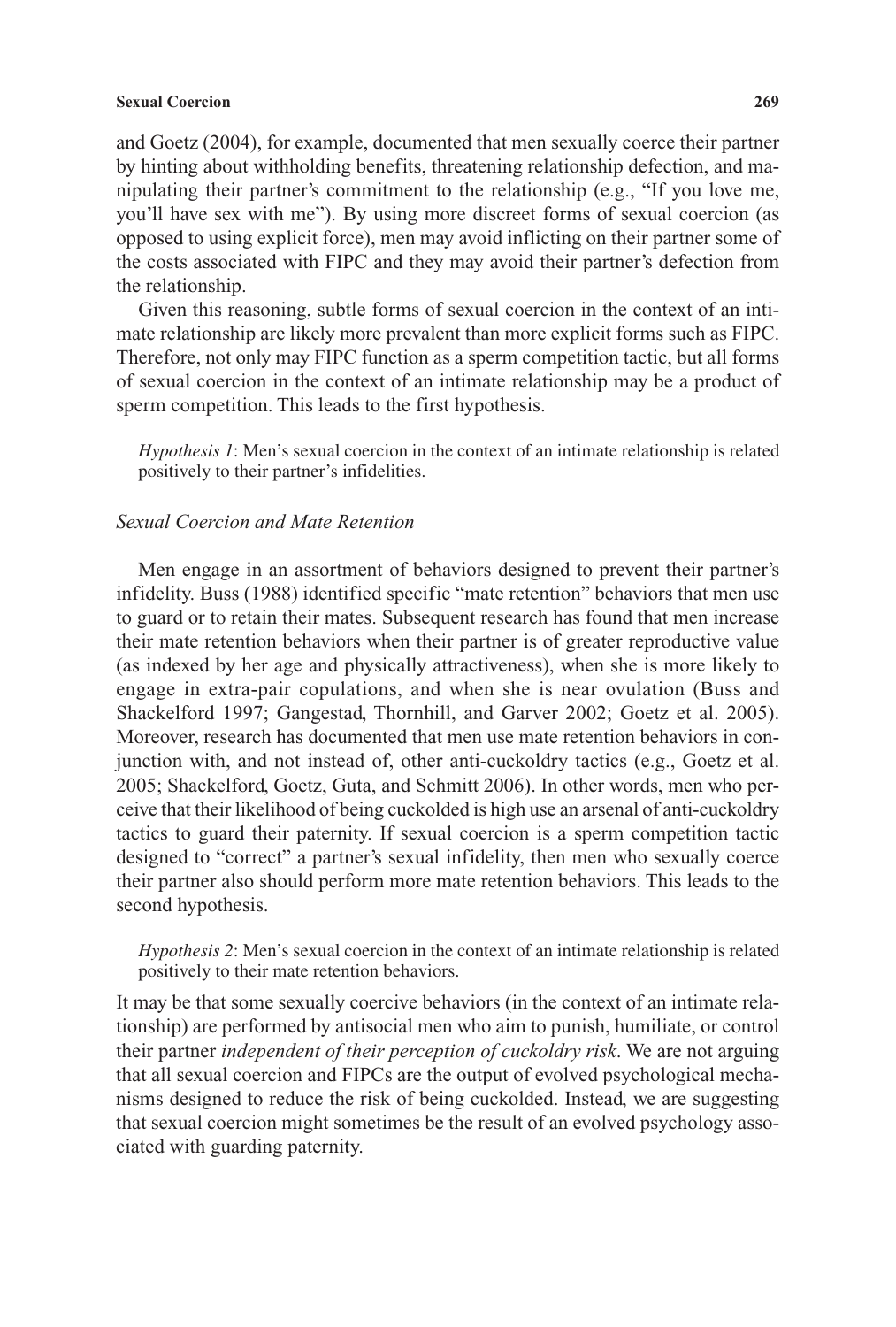In addition to testing the general hypothesis that sexual coercion in the context of an intimate relationship may function as a sperm competition tactic, a secondary goal of this research was to obtain from a relatively young sample of adults prevalence estimates of FIPC. Previous studies have only assessed the prevalence of FIPC in marriages and have restricted their sample to women (Finkelhor and Yllo 1985; Painter and Farrington 1999; Russell 1982). This research will uniquely contribute to the existing literature by securing prevalence estimates for FIPC from men and women who are in a committed relationship (for a minimum of one year) and not necessarily married.

In two studies, we investigated men's sexual coercion, their risk of sperm competition, and their mate retention behaviors. Study 1 focused on men's reports of their own sexual coercion in the current relationship, their perception of their partner's infidelities, and their own mate retention behaviors. Study 2 focused on women's reports of their partner's sexual coercion in the current relationship, their own infidelities, and their partner's mate retention behaviors.

#### **STUDY 1: MEN'S SELF-REPORTS**

#### *Methods*

*Participants.* Two hundred forty-six men, each of whom was in a committed, sexual relationship with a woman for at least one year, participated in this study. About half of the participants were drawn from a university in southern Florida and the other half from surrounding communities. Unfortunately, we did not code whether the participant was a student and, therefore, cannot include this variable in any analyses. The mean age of the participants was 25.1 years (s.d.  $= 7.1$ ), the mean age of the participants' partners was 23.8 years (s.d.  $= 6.7$ ), and the mean relationship length was  $46.3$  months (s.d.  $= 49.1$ ).

*Materials.* Participants completed a survey that contained several sections. The first section requested demographic information, including the participant's age, his partner's age, and the length of his current relationship. The second section asked four questions to assess his partner's past sexual and emotional infidelities and her likelihood of committing a sexual and emotional infidelity in the future: "As far as you know, has your current partner had sexual intercourse with someone other than you since you have been involved in a relationship together?" "As far as you know, has your current partner fallen in love with someone other than you since you have been involved in a relationship together?" "How likely do you think it is that your current partner will in the future have sexual intercourse with someone other than you, while in a relationship with you?" "How likely do you think it is that your current partner will in the future fall in love with someone other than you, while in a relationship with you?" Responses were recorded using a 10-point Likerttype scale ranging from 0 (Definitely No/Not at all Likely) to 9 (Definitely Yes/ Extremely Likely).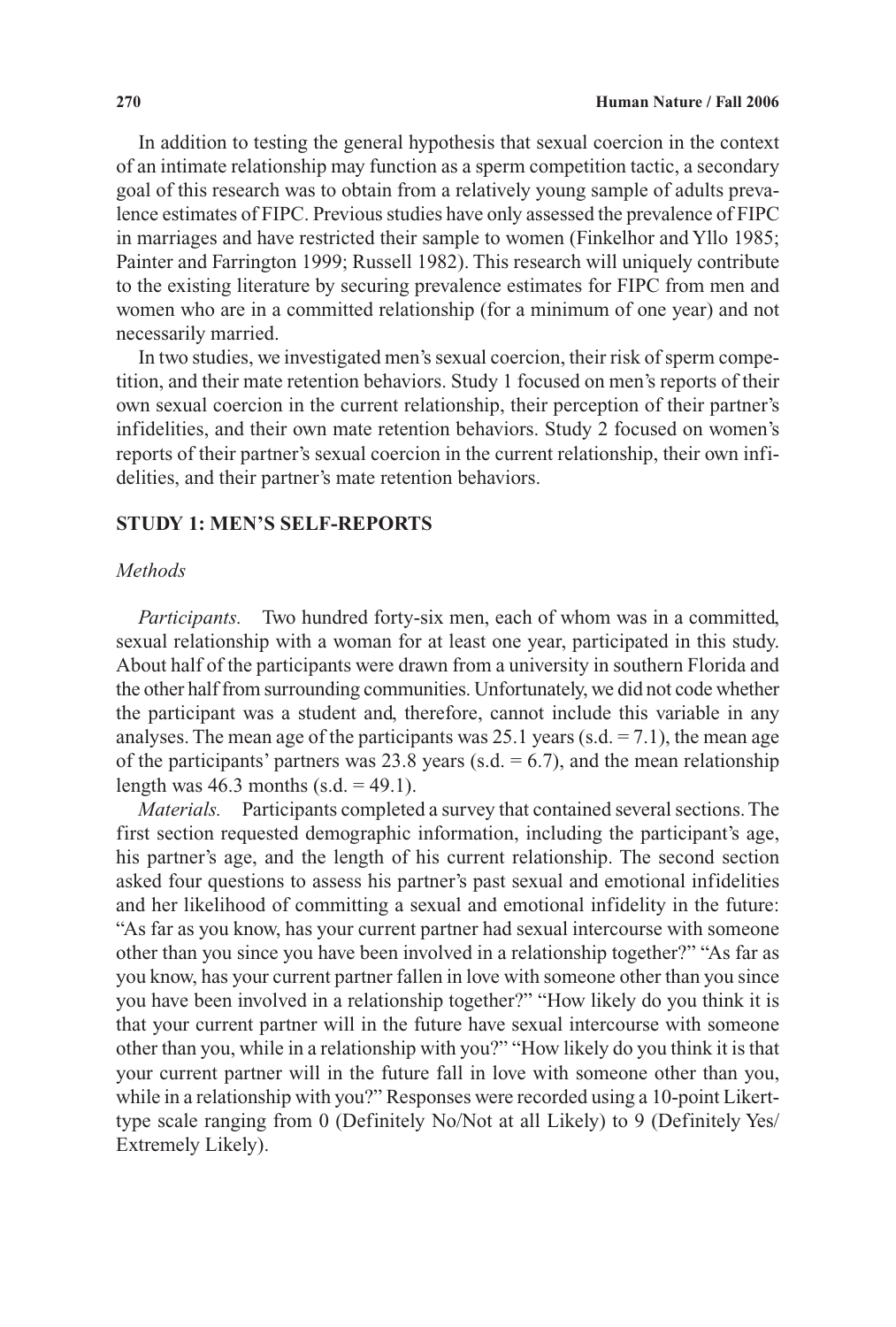To assess men's mate retention behaviors, the third section of the survey included the Mate Retention Inventory (MRI; Buss 1988; Buss and Shackelford 1997; Shackelford, Goetz, and Buss 2005) which asked how often the participant performed 104 mate retention acts in the last month, ranging from 0 (Never) to 3 (Often). Example acts include: "Did not let my partner talk to other men," "Held my partner's hand when other men were around," and "Introduced my partner as my spouse or romantic partner." Buss (1988) grouped these 104 acts into 19 tactics of mate retention. Previous research has established the reliability, validity, and utility of the MRI as an assessment of mate retention behaviors (Buss 1988; Buss and Shackelford 1997; Shackelford, Goetz, and Buss 2005).

To assess men's sexual coercion in the current relationship, the last section of the survey included the male version of the Sexual Coercion in Intimate Relationships Scale (SCIRS; Shackelford and Goetz 2004). The SCIRS asked how often the participant performed 34 sexually coercive acts in the past month. Responses were recording using a 6-point Likert-type scale with the following values:  $0 = Act$  did not occur in the past month,  $1 =$ Act occurred 1 time in the past month,  $2 =$ Act occurred 2 times in the past month,  $3 =$  Act occurred 3 to 5 times in the past month,  $4 =$ Act occurred 6 to 10 times in the past month, and  $5 =$ Act occurred 11 or more times in the past month. Items in the SCIRS vary in subtlety, ranging from hinting and subtle manipulations to outright physical force. Example items include: "I hinted that I would withhold benefits that my partner depends on if she did not have sex with me," "I told my partner that if she loved me, she would have sex with me," and "I threatened to have sex with another woman if my partner did not have sex with me." Previous research has established the reliability, validity, and utility of the SCIRS as an assessment of sexual coercion in intimate relationships (Shackelford and Goetz 2004).

*Procedure.* Three criteria must have been met to qualify for participation. The prospective participant must be (1) male, (2) at least 18 years of age, and (3) currently involved in a committed, sexual relationship with a woman for at least one year. Upon the prospective participant's arrival at the scheduled time and location, the researcher confirmed that the prospective participant met the three participation criteria. If the criteria were met, the researcher handed the participant a consent form, the survey, and a security envelope. The participant was instructed to read and sign the consent form, complete the survey, place the completed survey in the envelope, and then seal the envelope. To maintain anonymity, the participant was instructed not to seal the consent form inside the envelope. Upon completion of the survey, the researcher explained to the participant the purpose of the study, answered any questions, and thanked the participant for his participation.

### *Results and Discussion*

Prior to analyses, we created the composite variable *female infidelity* ( $\alpha$  = .72). Female infidelity is the sum of four variables: (1) partner's past sexual infidelity,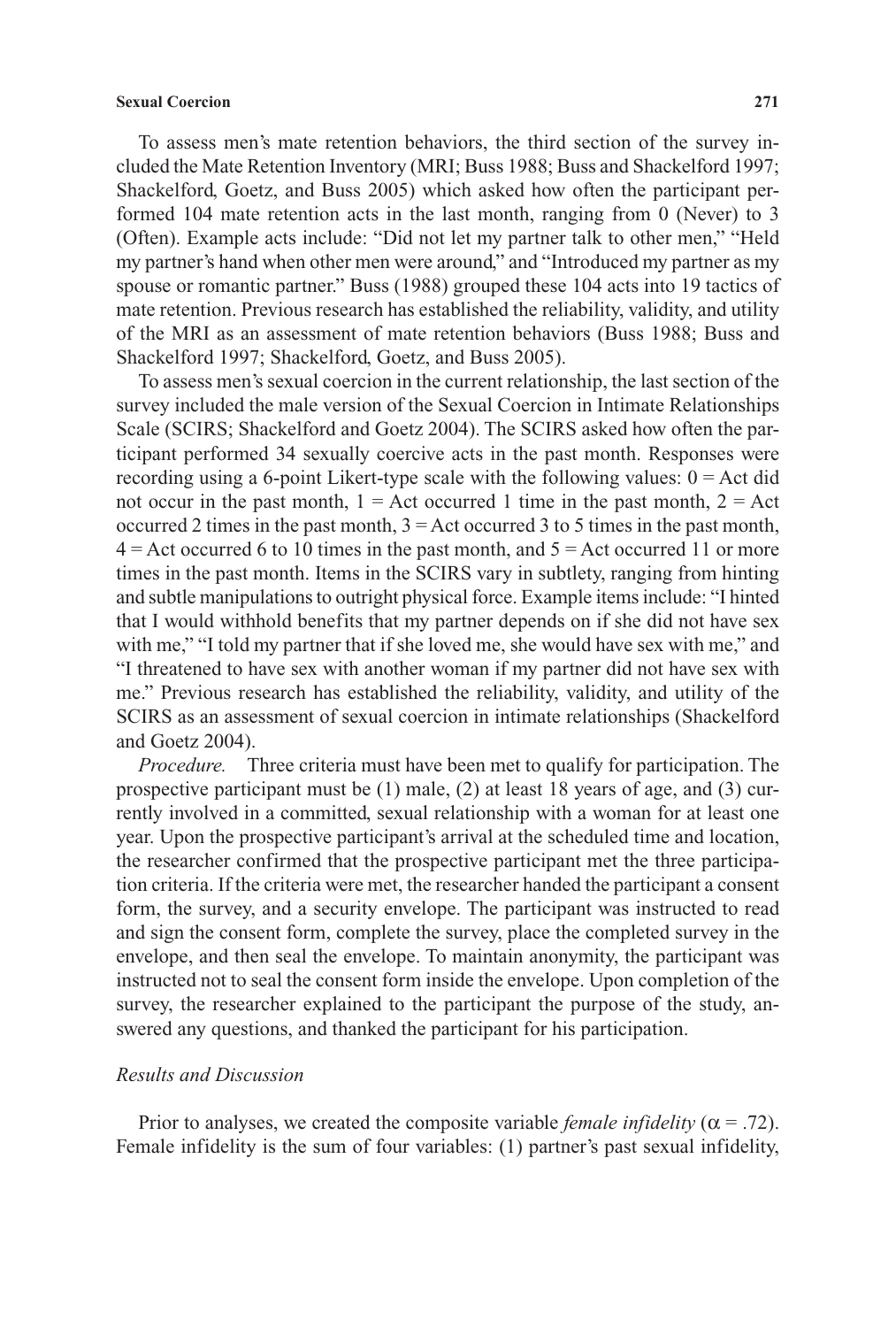(2) partner's past emotional infidelity, (3) partner's likelihood of future sexual infidelity, and (4) partner's likelihood of future emotional infidelity.

We calculated scores for men's sexual coercion using responses to the Sexual Coercion in Intimate Relationships Scale (SCIRS; Shackelford and Goetz 2004). The alpha reliability for the summed responses to the 34 items of the SCIRS was .95. We calculated scores for 19 mate retention tactics using the 104 items in the Mate Retention Inventory (MRI; Buss 1988; Shackelford, Goetz, and Buss 2005). The alpha reliability for the entire inventory (with responses summed across items) was .96. Alpha reliabilities for the 19 mate retention tactics varied in this study from .51 to .90, with a mean of .75.

Hypothesis 1 stated that men's sexual coercion in the context of an intimate relationship is related positively to their partner's infidelities. Consistent with this hypothesis, men's sexual coercion correlated positively with their perceptions of their partner's infidelities:  $r_{244} = 0.25$  ( $p < .001$ , two-tailed; all  $p$  values generated to test the hypotheses in both studies are two-tailed). Men who reported that their partner had been or was likely to be unfaithful reported using more sexual coercion with their partner.

Hypothesis 2 stated that men's sexual coercion in the context of an intimate relationship is related positively to their mate retention behaviors. Consistent with this hypothesis, men's sexual coercion correlated positively with their mate retention behaviors:  $r_{244} = 0.15$  ( $p < .05$ ). Men who reported using more sexual coercion in their relationship reported using more mate retention behaviors. Although the focus of Hypothesis 2 was the relationship between men's sexual coercion and their broad use of mate retention behaviors, we also report in Table 1 correlations between men's sexual coercion and the 19 mate retention tactics identified by Buss (1988) and his colleagues (Buss and Shackelford 1997; Shackelford, Goetz, and Buss 2005). Nine of the 19 mate retention tactics showed significant positive correlations with men's use of sexual coercion in the current relationship: Vigilance, Monopolization of Time, Jealousy Induction, Punish Mate's Infidelity Threat, Emotional Manipulation, Derogation of Competitors, Sexual Inducements, Intrasexual Threats, and Violence Against Rivals.

A secondary goal of this study was to obtain a prevalence estimate of FIPC in a sample of young adults. We asked men if they had ever physically forced their current partner to have sex with them or if they had ever initiated sex with their current partner when she was unaware (e.g., when she was asleep, drunk, or on medication) and continued against her will. Eighteen of the 246 men in this sample (7.3%) admitted to engaging in at least one FIPC with their current partner. Previous studies generating prevalence estimates of FIPC assessed whether FIPCs occurred in the current or previous marriages (Finkelhor and Yllo 1985; Painter and Farrington 1999; Russell 1982). Data presented in the current study are unique in that they were secured from a sample of relatively young men who are in a committed relationship (for a minimum of one year) and not necessarily married. The prevalence of FIPC in this study may be lower than that reported in previous studies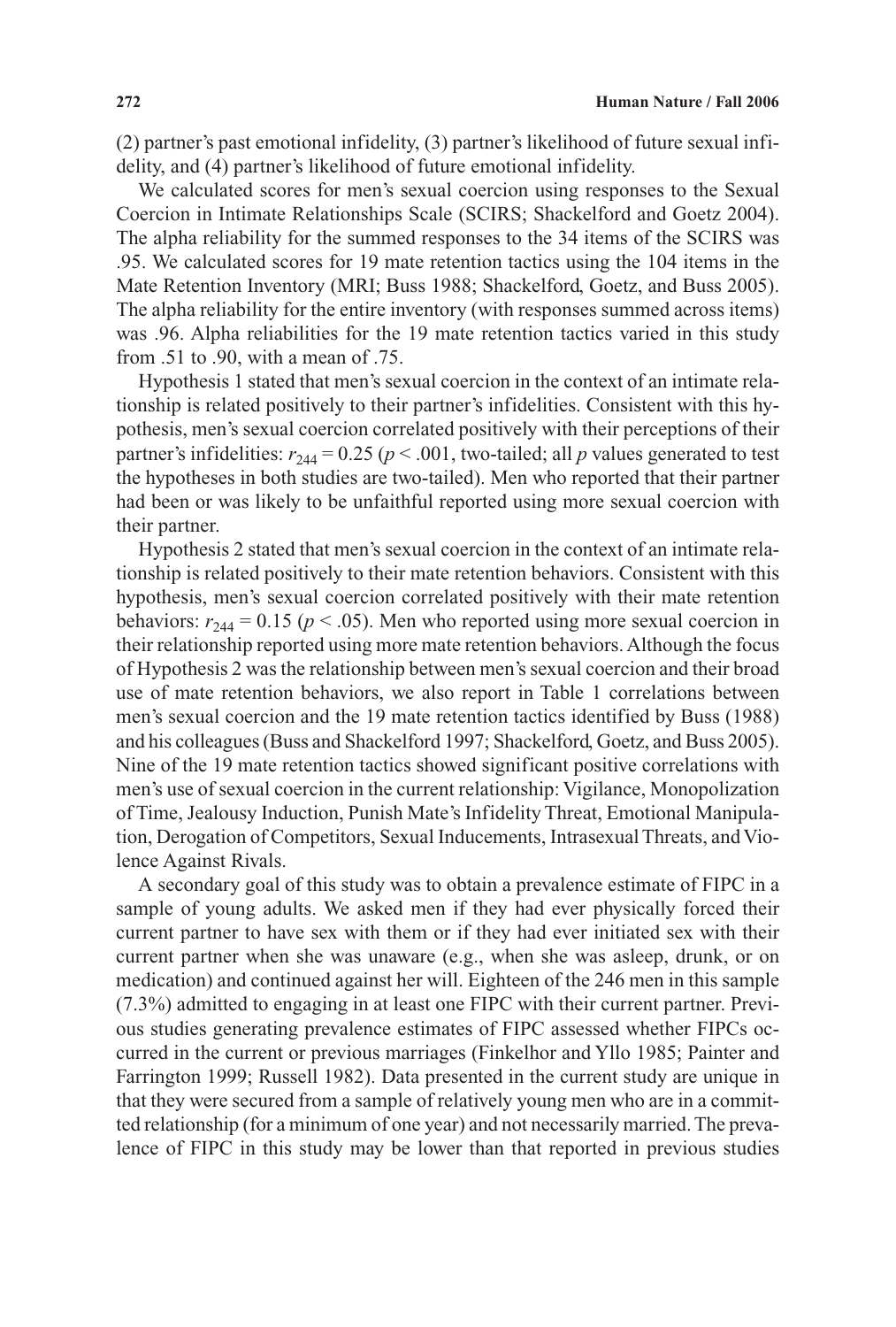| Mate Retention Tactic           | Men's<br>Reports of<br>Sexual Coercion | Women's<br>Reports of<br>Sexual Coercion | Difference<br>between<br>Correlations $(z)$ |
|---------------------------------|----------------------------------------|------------------------------------------|---------------------------------------------|
| Vigilance                       | $.18**$                                | $.35***$                                 | $-2.08*$                                    |
| Concealment of Mate             | .06                                    | $.56***$                                 | $-6.49***$                                  |
| Monopolization of Time          | $.22***$                               | $.43***$                                 | $-2.68**$                                   |
| Jealousy Induction              | $.26***$                               | $.36***$                                 | $-1.26$                                     |
| Punish Mate's Infidelity Threat | $.23***$                               | $.33***$                                 | $-1.23$                                     |
| <b>Emotional Manipulation</b>   | $.15*$                                 | $.46***$                                 | $-3.93***$                                  |
| <b>Commitment Manipulation</b>  | .04                                    | $.23***$                                 | $-2.20*$                                    |
| Derogation of Competitors       | $.14*$                                 | $.18**$                                  | $-0.47$                                     |
| Resource Display                | $-.05$                                 | $.12*$                                   | $-1.94*$                                    |
| Sexual Inducements              | $.16**$                                | $.33***$                                 | $-2.06*$                                    |
| Appearance Enhancement          | $-.01$                                 | $.12*$                                   | $-1.48$                                     |
| Love and Care                   | $-.10$                                 | $-.05$                                   | $-0.57$                                     |
| Submission and Debasement       | .09                                    | $.24***$                                 | $-1.75*$                                    |
| Verbal Possession Signals       | .07                                    | .07                                      | 0.00                                        |
| Physical Possession Signals     | $-.04$                                 | .06                                      | $-1.14$                                     |
| Possessive Ornamentation        | .03                                    | $.22***$                                 | $-2.20*$                                    |
| Derogation of Mate              | .11                                    | .05                                      | 0.69                                        |
| <b>Intrasexual Threats</b>      | $.17**$                                | $.30***$                                 | $-1.56$                                     |
| Violence against Rivals         | $.14*$                                 | .04                                      | 1.14                                        |
|                                 |                                        |                                          |                                             |

*Table 1.* Correlations between Men's Sexual Coercion and Men's Mate Retention According to Men's Self-Reports (Study 1) and Women's Partner Reports (Study 2)

*N* = 246 for Study 1, *N* = 276 for Study 2. Difference between correlations assessed via Fisher's *r*-to*z* transformation procedure.

\* *p* < .05; \*\* *p* < .01; \*\*\* *p* < .001 (two-tailed)

because we sampled men, who are known to underreport sexual coercion of intimate partners (e.g., Dobash et al. 1998), and because we measured whether it occurred in the current relationship and not whether it has ever occurred in any relationship.

# **STUDY 2: WOMEN'S REPORTS**

Men's self-reports of their violence, controlling behavior, and sexual coercion may not be accurate depictions of reality (Dobash et al. 1998; Edleson and Brygger 1986; Magdol et al. 1997; O'Leary and Arias 1988; Shackelford, Goetz, Buss et al. 2005). The reliability of men's reports of their sexual coercion and mate retention behaviors, in particular, can be questioned on several fronts. First, men may be reluctant to report their sexual coercion, or if they do, they may underreport the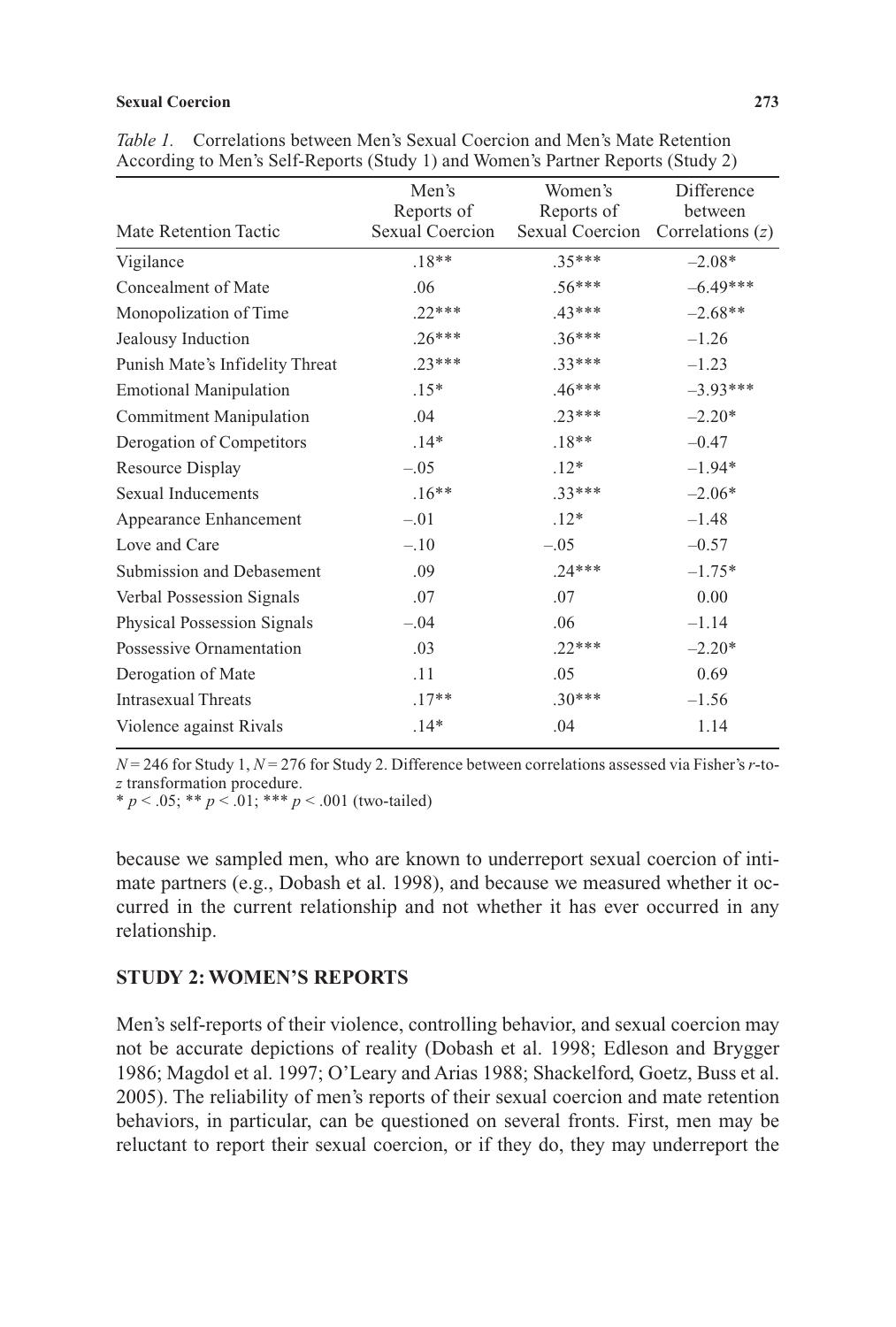most severe forms of sexual coercion (e.g., Dobash et al. 1998; Edleson and Brygger 1986). Second, men sometimes underreport their mate retention behaviors and controlling behaviors, whereas women report these behaviors with relative accuracy (e.g., Magdol et al. 1997; Shackelford, Goetz, Buss et al. 2005). Women's reports of their partner's sexual coercion and mate retention behaviors may reflect more accurately the incidence of such behaviors. In addition, men's perceptions of their partner's infidelities may not be accurate. Using an independent sample of women in committed, sexual relationships, Study 2 examined women's observations of their partner's sexual coercion and mate retention behaviors. These independent reports offered an additional test of the hypotheses tested in Study 1.

#### *Methods*

*Participants.* Two hundred seventy-six women, each of whom was in a committed, sexual relationship with a man for at least one year, participated in this study. About half of the participants were drawn from a university in southern Florida and the other half from surrounding communities. Unfortunately, we did not code whether the participant was a student and, therefore, cannot include this variable in any analyses. The mean age of the participants was 22.3 years (s.d.  $=$  5.7), the mean age of the participants' partners was 24.4 years (s.d.  $= 6.9$ ), and the mean relationship length was 41.3 months (s.d.  $=$  39.6). None of the women in Study 2 were partners of the men who participated in Study 1, making the two studies independent.

*Materials.* The survey for Study 2 paralleled the one used in Study 1. Participants in Study 2 reported on their past infidelities and likelihood of committing future infidelities, their partner's mate retention behaviors, and their partner's sexual coercion in the current relationship.

*Procedure*. Paralleling Study 1, three criteria must have been met to qualify for participation. The prospective participant must be (1) female, (2) at least 18 years of age, and (3) currently involved in a committed, sexual relationship with a man for at least one year. Upon the prospective participant's arrival at the schedule time and location, the researcher confirmed that the prospective participant met the three participation criteria. The same procedure was followed as in Study 1.

*Results and Discussion.* As in Study 1, we created the composite variable *female infidelity* ( $\alpha$  = .74) by summing four variables: (1) past sexual infidelity, (2) past emotional infidelity, (3) likelihood of future sexual infidelity, and (4) likelihood of future emotional infidelity.

We then calculated scores for men's sexual coercion using women's responses to the Sexual Coercion in Intimate Relationships Scale (SCIRS; Shackelford and Goetz 2004). The alpha reliability for the summed responses to the 34 items of the SCIRS was .97. We calculated scores for 19 mate retention tactics using the 104 items in the Mate Retention Inventory (MRI; Buss 1988; Shackelford, Goetz, and Buss 2005). The alpha reliability for the entire inventory (with responses summed across items)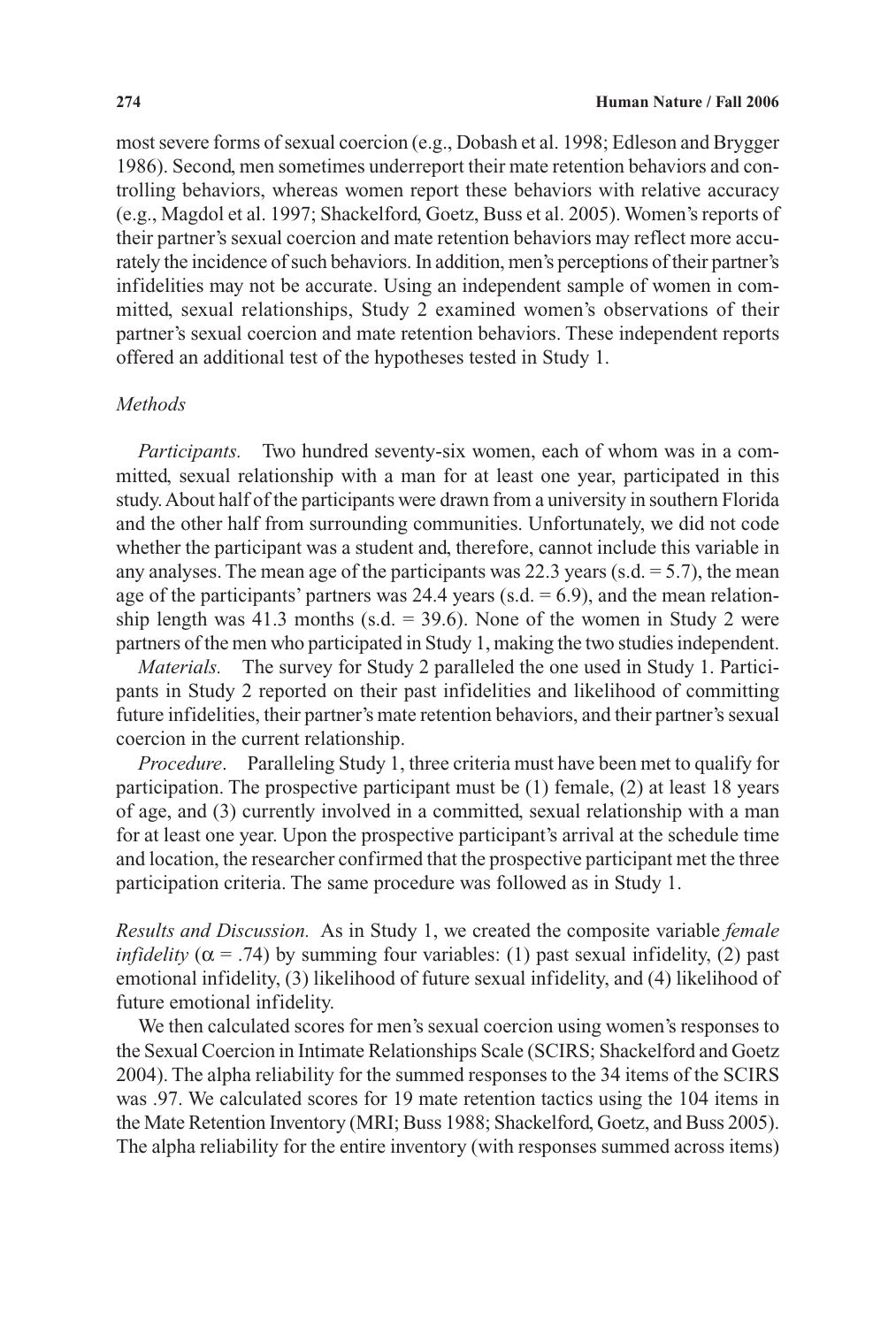was .97. Alpha reliabilities for the 19 mate retention tactics varied in this study from .50 to .91, with a mean of .78.

Hypothesis 1 stated that men's sexual coercion in the context of an intimate relationship is related positively to their partner's infidelities. Consistent with this hypothesis, women's reports of their partner's sexual coercion correlated positively with their infidelities,  $r_{274} = 0.32$  ( $p < .001$ ). Women who reported that they had been or were likely to be unfaithful reported that their partner used more sexual coercion.

Hypothesis 2 stated that men's sexual coercion in the context of an intimate relationship is related positively to their mate retention behaviors. Consistent with this hypothesis, women's reports of their partner's sexual coercion correlated positively with their partner's use of mate retention behaviors,  $r_{274} = 0.34$  ( $p < .001$ ). Women who reported higher levels of sexual coercion in their relationship also reported that their partner used more mate retention behaviors. Although the focus of Hypothesis 2 was the relationship between men's sexual coercion and their broad use of mate retention behaviors, we also report in Table 1 correlations between women's reports of their partner's sexual coercion and the 19 mate retention tactics identified by Buss (1988) and his colleagues (Buss and Shackelford 1997; Shackelford, Goetz, and Buss 2005). Fourteen of the 19 mate retention tactics showed significant positive correlations with women's reports of their partner's use of sexual coercion in the current relationship: Vigilance, Concealment of Mate, Monopolization of Time, Jealousy Induction, Punish Mate's Infidelity Threat, Emotional Manipulation, Commitment Manipulation, Derogation of Competitors, Resource Display, Sexual Inducements, Appearance Enhancement, Submission and Debasement, Possessive Ornamentation, and Intrasexual Threats.

As in Study 1, a secondary goal of Study 2 was to obtain a prevalence estimate of FIPC in a sample of young adults. We asked women if their current partner had ever physically forced them to have sex or if their current partner had ever initiated sex with them when they were unaware (e.g., when they were asleep, drunk, or on medication) and continued against their will. Twenty-five of the 276 women in this sample (9.1%) admitted that they had experienced at least one FIPC by their current partner. The prevalence of FIPC in this study approaches Finkelhor and Yllo's (1985) figure of 10% despite the fact that we measured whether it occurred in the current relationship and not whether it has ever occurred in any relationship.

# **COMPARISONS BETWEEN MEN'S SELF-REPORTS (STUDY 1) AND WOMEN'S REPORTS (STUDY 2)**

Because research indicates that men's reports of their sexual coercion and mate retention may be less reliable or less accurate than women's reports of their partner's coercive and mate retention behaviors (Dobash et al. 1998; Magdol et al. 1997), it may be appropriate to place greater weight on women's reports. We performed Fisher's *r*-to-*z* transformations to compare the magnitude of correlations generated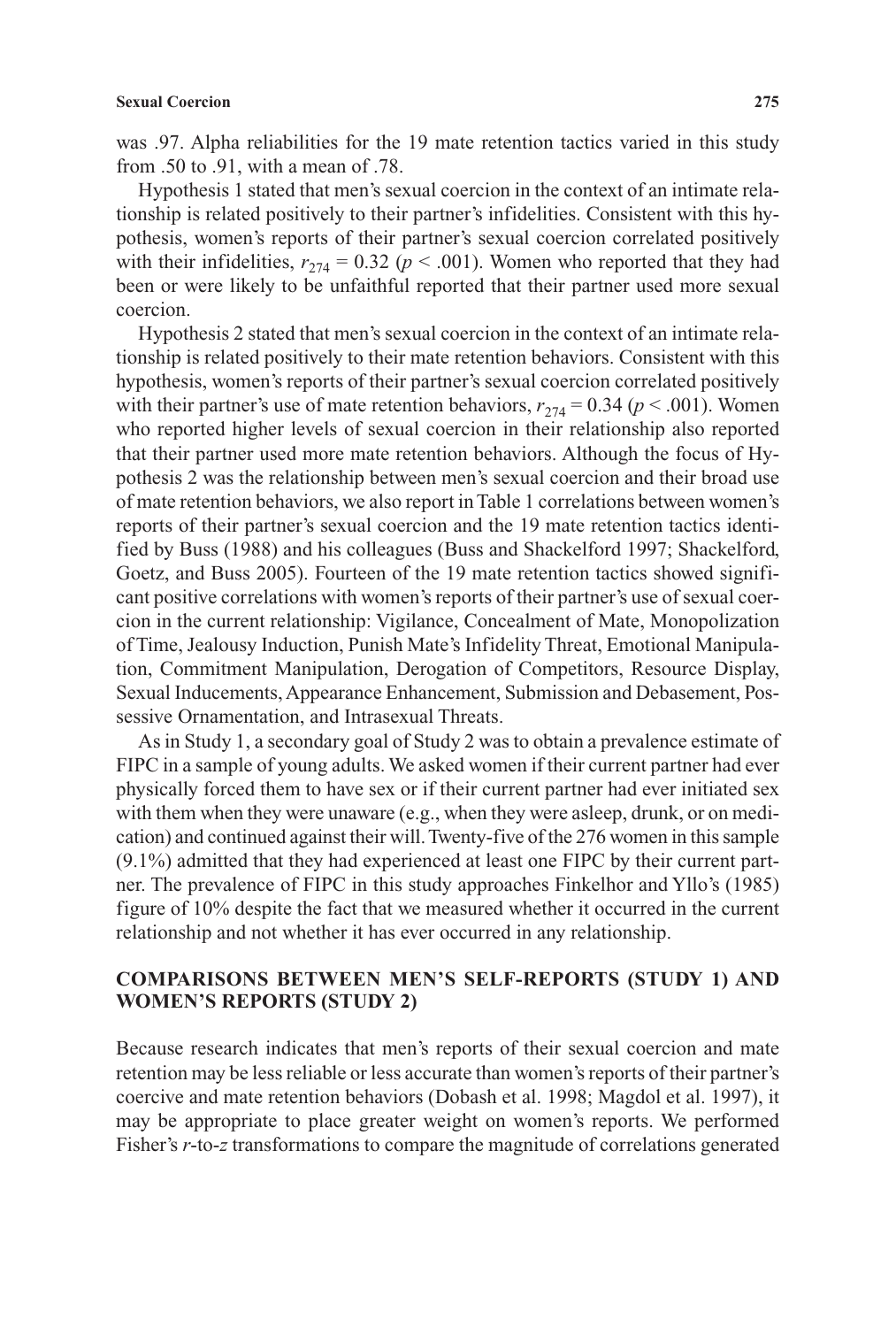by men's self-reports (Study 1) and women's reports (Study 2). For Hypothesis 1, the correlation obtained from the men's data  $(r = .25)$  was not significantly different than the correlation obtained from the women's data  $(r = .32)$ ,  $z = -0.86$  (ns). The magnitudes of the relationship between men's sexual coercion and their partner's infidelities were not significantly different between the samples. For Hypothesis 2, the correlation obtained from the men's data  $(r = .15)$  was significantly lower than the correlation obtained from the women's data  $(r = .34)$ ,  $z = -2.30$  ( $p < .05$ ). The magnitude of the relationship between men's sexual coercion and mate retention was significantly greater for women's partner-reports than for men's self-reports.

Next, we performed Fisher's *r*-to-*z* transformations to identify differences between the correlations of sexual coercion with each of the 19 mate retention tactics for the data provided by men (correlations in the first column of Table 1) and the correlations of sexual coercion with each of the 19 mate retention tactics for the data provided by women (correlations in the second column of Table 1). We identified significant differences in correlations for nine mate retention tactics: Vigilance, Concealment of Mate, Monopolization of Time, Emotional Manipulation, Commitment Manipulation, Resource Display, Sexual Inducements, Submission and Debasement, and Possessive Ornamentation. For each of these tactics, correlations of sexual coercion with mate retention for the self-report data provided by men were significantly lower than correlations of sexual coercion with mate retention for the data provided by women.

Finally, we tested the difference between the prevalence estimates of FIPC generated by men's self-reports and women's partner-reports. The prevalence of FIPC obtained from the men's self-report data (7.3%) was not significantly different than the prevalence of FIPC obtained from the women's data  $(9.1\%)$ ,  $z = -0.75$  (ns). Although the prevalence of FIPC is numerically greater according to women's reports, the percentages were not significantly different between the samples.

# **GENERAL DISCUSSION**

Forced in-pair copulation (FIPC) has been documented in several avian species and reliably occurs immediately after an observed or suspected extra-pair copulation (see Lalumière et al. 2005 for a review). This behavior has been interpreted as a sperm competition tactic because the in-pair male's FIPC functions to place his sperm in competition with sperm from an extra-pair male (Birkhead et al. 1989; Cheng et al. 1983). FIPC is not unique to birds; researchers estimate that between 10% and 17% of women experience FIPC in marriage (Finkelhor and Yllo 1985; Painter and Farrington 1999; Russell 1982). Narratives provided by victims of FIPC reveal that a remarkable proportion of FIPCs follow accusations of female infidelity and suggest a strong and reliable link between male sexual jealousy and the occurrence of FIPC (see, e.g., Bergen 1996; Finkelhor and Yllo 1985; Frieze 1983; Russell 1982; Walker 1979). Consequently, several researchers have interpreted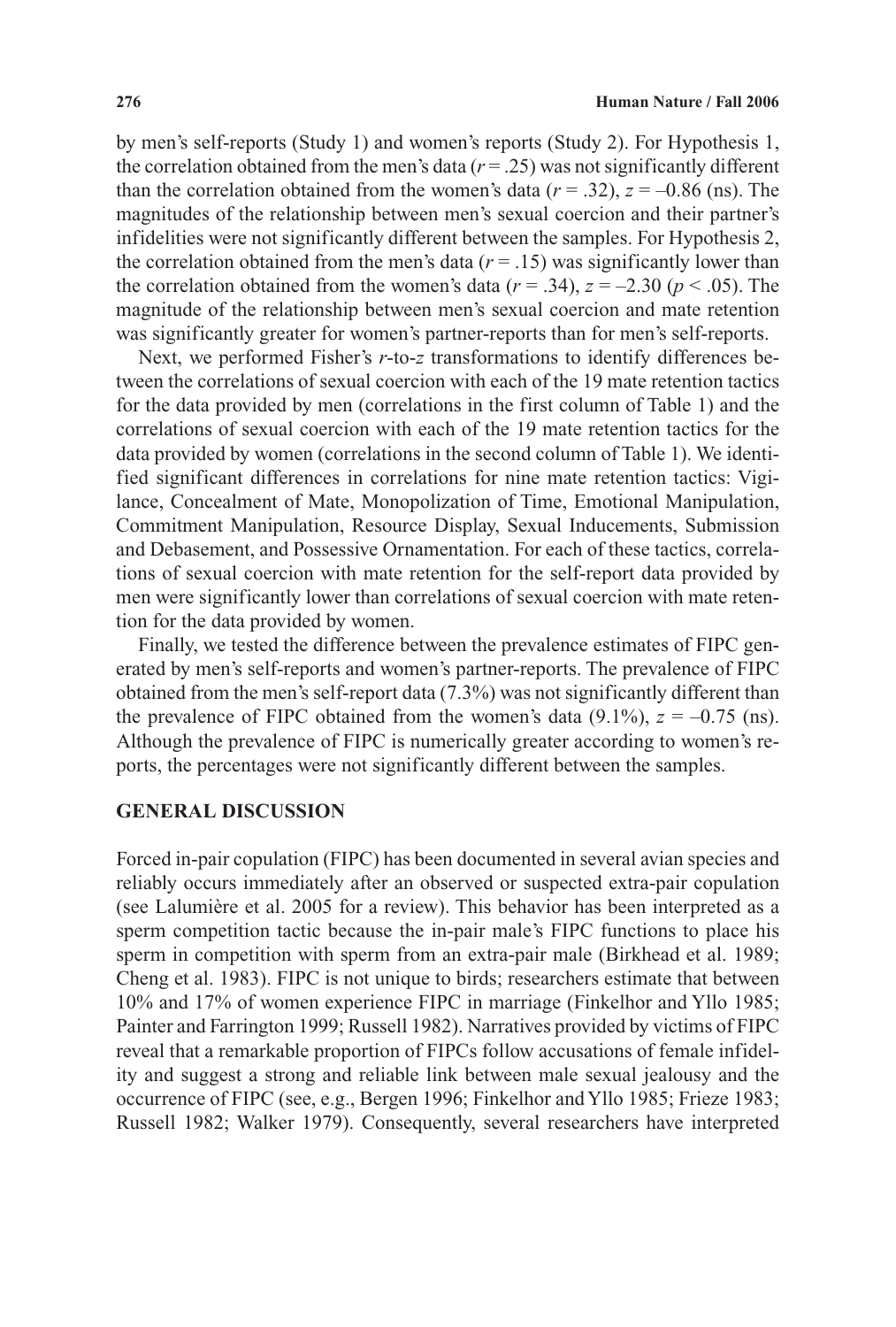FIPC in humans as a sperm competition tactic (Lalumière et al. 2005; Thornhill and Thornhill 1992; Wilson and Daly 1992).

The current studies tested specific hypotheses derived from the general hypothesis that sexual coercion in the context of an intimate relationship may function as a sperm competition tactic. We hypothesized that men's sexual coercion in the context of an intimate relationship is related positively to their partner's infidelities and that men's sexual coercion is related positively to their mate retention behaviors. The results from Study 1 and Study 2 supported the hypotheses. According to men's self-reports and women's partner-reports, men who used more sexual coercion in their relationship are mated to women who had been or were likely to be unfaithful, and these men also are likely to use more mate retention behaviors.

Although the correlations of the tests of the hypotheses and the prevalence of FIPC were only significantly different between the sexes in the test of Hypothesis 2 (i.e., the relationship between sexual coercion and mate retention), the correlations and prevalence of FIPC were greater in the women's data. Because women's reports are likely to be more accurate and more reliable than men's reports (Dobash et al. 1998; Magdol et al. 1997), it may be appropriate to place greater weight on women's reports of men's sexual coercion and mate retention.

A hypothesis that might be offered to account for the observations that men's sexual coercion and mate retention are related to their partner's sexual infidelity is that men are punishing their partner's past or future likelihood of infidelity (see Pagelow 1981). We concede that men who sexually coerce their partner may report that they do so to punish (or humiliate, or hurt) their partner. This hypothesis, however, reflects a different level of analysis than the hypothesis examined in the current research. We argue that the men may sexually coerce their partner because, ultimately, this behavior functions as a sperm competition tactic designed to reduce the likelihood of cuckoldry. Arguing that men sexually coerce their partner to punish her is a proximate explanation of this behavior. Men may consciously report that their sexual coercion is a form of punishment because they are not aware of the ultimate function of their behavior. A proponent of this "punishment" hypothesis must ask why men are punishing their partner in this particular way (i.e., sexual intercourse) for this particular deed (sexual infidelity).

One limitation of the current research is in its design. We present correlational analyses that prevent strong statements about causal relationships. We speculate that women's infidelities cause men to use sexual coercion as a paternity guard. The data are consistent with this interpretation, but we cannot yet rule out an alternative, reverse causal relationship—that men's sexual coercion causes women to become unfaithful. A methodology that includes repeated assessments of the key variables over time, such as a daily diary study, would allow for the identification of causal relationships.

A clear future direction is to identify the environmental inputs that activate the proposed psychological mechanisms associated with sexual coercion and FIPC.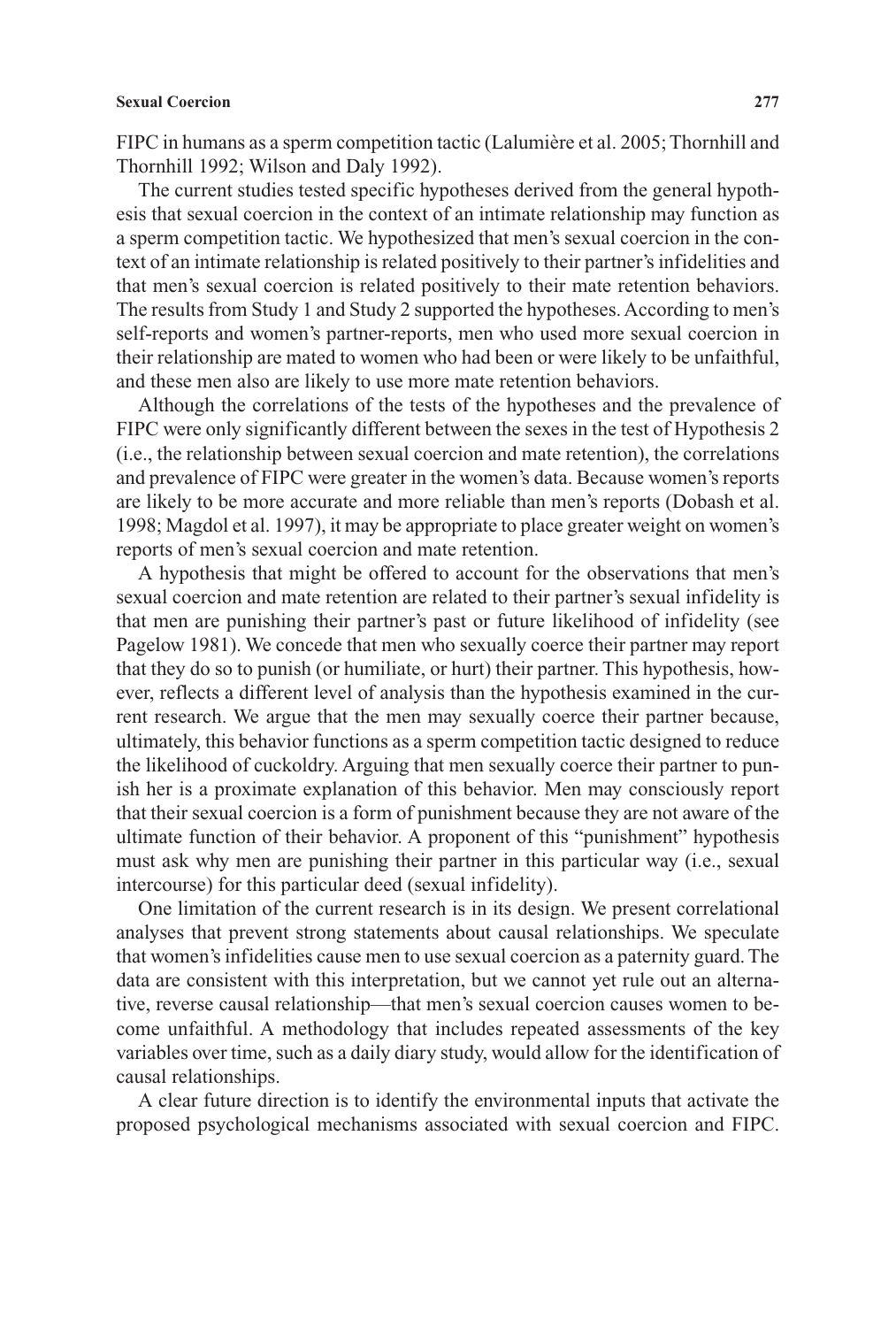Cues to a partner's sexual infidelity may be unequivocal, such as admission or observation of the infidelity, but most cues are probably more cryptic, such as apathy toward her partner, decreased sexual interest in her partner, and subtle changes in her normal routine (Shackelford and Buss 1997). It would be valuable to identify the specific cues that motivate, in some men, sexual coercion and FIPC.

Another future avenue of research could involve phallometric assessments of men convicted of FIPC. Phallometry is the research method of measuring erectile responses while presenting stories or pictures of sexual and nonsexual stimuli. Metaanalyses of phallometric studies strongly suggest that rapists respond differently to sexual stimuli than other men (Hall, Shondrick, and Hirschman 1993; Lalumière and Quinsey 1994). If FIPC is unrelated to rape in general (e.g., stranger rape), then men convicted of FIPC should show phallometric responses that differ from men convicted of stranger rape. For example, men convicted of FIPC might have phallometric responses more like "normal" men, because the motivation underlying FIPC is different than that underlying general forced copulation.

# **CONCLUSION**

Because cuckoldry poses a substantial reproductive cost for males of paternally investing species, men are expected to have evolved a host of adaptations to confront the adaptive problem of cuckoldry. One such adaptation may be a sperm competition tactic whereby sexual coercion and FIPC function to increase the likelihood that the in-pair male, and not a rival male, sires the offspring that his partner might produce.

Aaron T. Goetz received his B.A. in psychology from the University of Texas at Austin in 2002 and his M.A. from Florida Atlantic University in 2005. He is a Ph.D. candidate in evolutionary psychology at Florida Atlantic University. His research interests include men's anti-cuckoldry tactics and sexual coercion in intimate relationships.

Todd K. Shackelford received his Ph.D. in psychology from the University of Texas at Austin in 1997. He is an associate professor of psychology at Florida Atlantic University, and chair of the Evolutionary Psychology Area. His current research interests include conflict between the sexes, particularly with regard to sexual behavior.

### **REFERENCES**

Alexander, R., and K. Noonan

1979 Concealment of Ovulation, Parental Care, and Human Social Evolution. In *Evolutionary Biology and Human Social Behavior,* N. Chagnon and W. Irons, eds. Pp. 436–453. North Scituate, MA: Duxbury Press.

Anderson, K. G.

2006 How Well Does Paternity Confidence Match Actual Paternity? Results from Worldwide Nonpaternity Rates. Current Anthropology 48:511–518.

Andersson, M.

1994 *Sexual Selection.* Princeton, NJ: Princeton University Press.

Bailey, R. O., N. R. Seymour, and G. R. Stewart

1978 Rape Behavior in Blue-winged Teal. *Auk* 95:188–190.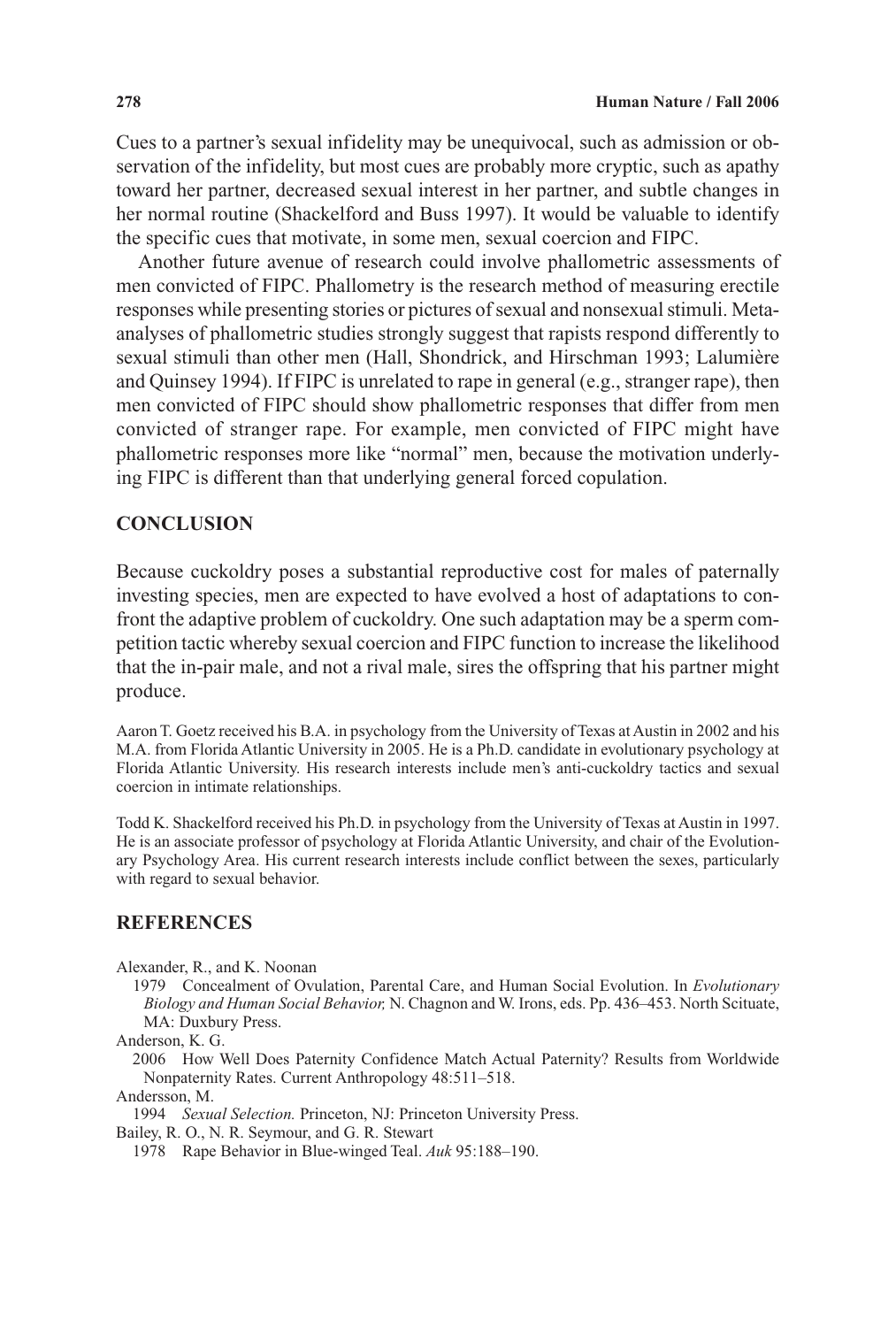Baker, R. R., and M. A. Bellis

1993 Human Sperm Competition: Ejaculate Adjustment by Males and the Function of Masturbation. *Animal Behaviour* 46:861–885.

Barash, D. P.

1977 Sociobiology of Rape in Mallards (*Anas platyrhynchos*): Response of the Mated Male*. Science* 197:788–789.

Bart, P.

1975 Rape Doesn't End with a Kiss. *Viva* 40–42:101–107.

Bellis, M. A., K. Hughes, S. Hughes, and J. R. Ashton

- 2005 Measuring Paternal Discrepancy and Its Public Health Consequences. *Journal of Epidemiology and Community Health* 59:749–754.
- Bergen, R. K.

1996 *Wife Rape.* Thousand Oaks, CA: Sage.

Birkhead, T.

2000 *Promiscuity.* London: Faber and Faber.

Birkhead, T. R., F. M. Hunter, and J. E. Pellatt

1989 Sperm Competition in the Zebra Finch, *Taeniopygia guttata. Animal Behaviour* 38:935– 950.

Bowker, L. H.

1983 Marital Rape: A Distinct Syndrome? *Social Casework: The Journal of Contemporary Social Work* 64:347–352.

Buss, D. M.

- 1988 From Vigilance to Violence: Tactics of Mate Retention in American Undergraduates. *Ethology and Sociobiology* 9:291–317.
- Buss, D. M., and T. K. Shackelford
- 1997 From Vigilance to Violence: Mate Retention Tactics in Married Couples. *Journal of Personality and Social Psychology* 72:346–361.
- Campbell, J. C.

1989 Women's Responses to Sexual Abuse in Intimate Relationships. *Women's Health Care International* 8:335–347.

Campbell, J. C., and K. L. Soeken 1999 Forced Sex and Intimate Partner Violence: Effects on Women's Risk and Women's Health. *Violence against Women* 5:1017–1035.

Cheng, K. M., J. T. Burns, and F. McKinney

1983 Forced Copulation in Captive Mallards, III: Sperm Competition. *Auk* 100:302–310.

Dixson, A. F.

1998 *Primate Sexuality*. Oxford: Oxford University Press.

Dobash, R. E., R. P. Dobash, K. Cavanagh, and R. Lewis

1998 Separate and Intersecting Realities: A Comparison of Men's and Women's Accounts of Violence against Women. *Violence against Women* 4:382–414.

Edleson, J., and M. Brygger

1986 Gender Differences in Reporting of Battering Incidents. *Family Relations* 35:377–382. Finkelhor, D., and K. Yllo

1985 *License to Rape.* New York: Holt, Rinehart, and Winston.

Frieze, I. H.

1983 Investigating the Causes and Consequences of Marital Rape*. Signs: Journal of Women in Culture and Society* 8:532–553.

Gallup G. G., R. L. Burch, M. L. Zappieri, R. A. Parvez, M. L. Stockwell, and J. A. Davis 2003 The Human Penis as a Semen Displacement Device. *Evolution and Human Behavior* 24:277– 289*.*

Gangestad, S. W., R. Thornhill, and C. E. Garver

2002 Changes in Women's Sexual Interests and Their Partner's Mate-Retention Tactics across the Menstrual Cycle: Evidence for Shifting Conflicts of Interest. *Proceedings of the Royal Society of London* 269:975–982.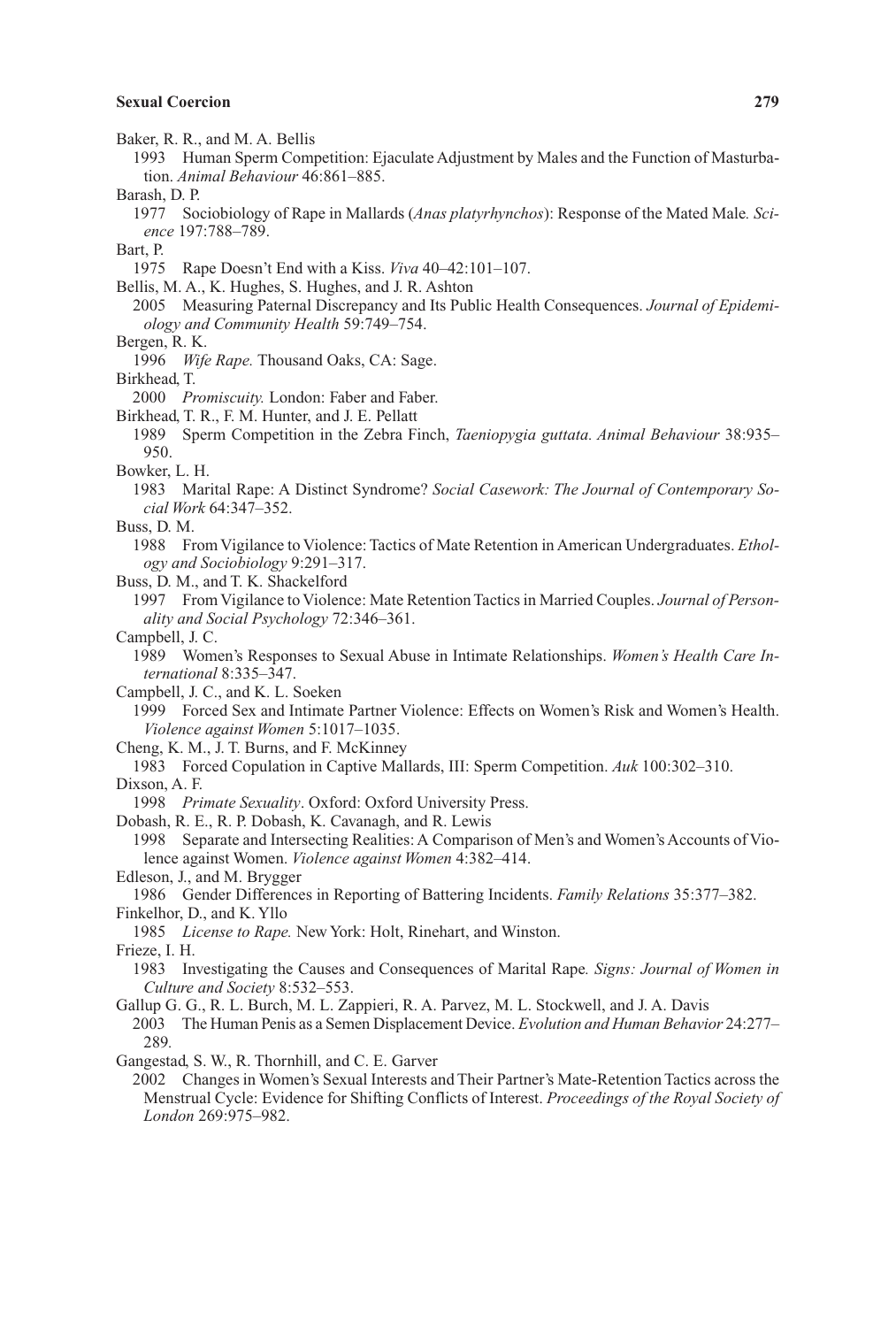Goetz, A. T., T. K. Shackelford, V. A. Weekes-Shackelford, H. A. Euler, S. Hoier, D. P. Schmitt, and C. W. LaMunyon

2005 Mate Retention, Semen Displacement, and Human Sperm Competition: A Preliminary Investigation of Tactics to Prevent and Correct Female Infidelity. *Personality and Individual Differences* 38:749–763.

Gomendio, M., A. H. Harcourt, and E. R. S. Roldán

1998 Sperm Competition in Mammals. In *Sperm Competition and Sexual Selection,*T. R. Birkhead and A. P. Møller, eds. Pp. 667–756. New York: Academic Press.

Goodwin, D.

- 1955 Some Observations on the Reproductive Behavior of Rooks. *British Birds* 48:97–107.
- Hall, G. C. N., D. D. Shondrick, and R. Hirschman

1993 The Role of Sexual Arousal in Sexually Aggressive Behavior: A Meta-analysis. *Journal of Consulting and Clinical Psychology* 61:1091–1095.

Kilgallon, S. J., and L. W. Simmons

2005 Image Content Influences Men's Semen Quality. *Biology Letters* 1:253–255.

Koss, M. P., and C. J. Oros

1982 Sexual Experiences Survey: A Research Instrument Investigating Sexual Aggression and Victimization. *Journal of Consulting and Clinical Psychology* 50:455–457.

Lalumière, M. L., G. T. Harris, V. L. Quinsey, and M. E. Rice 2005 *The Causes of Rape*. Washington, DC: APA Press.

Lalumière, M. L., and V. L. Quinsey

1994 The Discriminability of Rapists from Non-Sex Offenders using Phallometric Measures: A Meta-analysis. *Criminal Justice and Behavior* 21:33–48.

Magdol, L., T. E. Moffitt, A. Caspi, D. L. Newman, J. Fagan, and P. A. Silva

1997 Gender Differences in Partner Violence in a Birth Cohort of 21-year-olds: Bridging the Gap between Clinical and Epidemiological Approaches. *Journal of Consulting and Clinical Psychology* 65:68–78.

McKinney, F., K. M. Cheng, and D. J. Bruggers

1984 Sperm Competition in Apparently Monogamous Birds. In *Sperm Competition and Evolution of Animal Mating Systems,* R. L. Smith, ed. Pp. 523–545. New York: Academic Press.

McKinney, F., S. R. Derrickson, and P. Mineau

1983 Forced Copulation in Waterfowl. *Behavior* 86:250–294.

McKinney, F., and P. Stolen

1982 Extra-pair-bond Courtship and Forced Copulation among Captive Green-Winged Teal (*Anas crecca carolinensis*). *Animal Behaviour* 30:461–474.

O'Leary, K. D., and I. Arias

1988 Assessing Agreement of Reports of Spouse Abuse. In *Family Abuse and Its Consequences,* G. T. Hotaling, D. Finkelhor, J. T. Kirkpatrick, and M. Straus, eds. Pp. 218–227. Newbury Park, CA: Sage.

Pagelow, M. D.

1981 *Woman-battering*. Beverly Hills, CA: Sage.

Painter, K., and D. P. Farrington

1999 Wife Rape in Great Britain. In *Women and Justice,* R. Muraskin, ed. Pp.135–164. New York: Gordon and Breach.

Parker, G. A.

1970 Sperm Competition and Its Evolutionary Consequences in the Insects. *Biological Reviews* 45:525–567.

Palmer, C. T.

1991 Human Rape: Adaptation or By-product*? Journal of Sex Research* 28:365–386.

Pound, N.

2002 Male Interest in Visual Cues of Sperm Competition Risk. *Evolution and Human Behavior* 23:443–466.

Russell, D. E. H.

1982 *Rape in Marriage.* New York: Macmillan Press.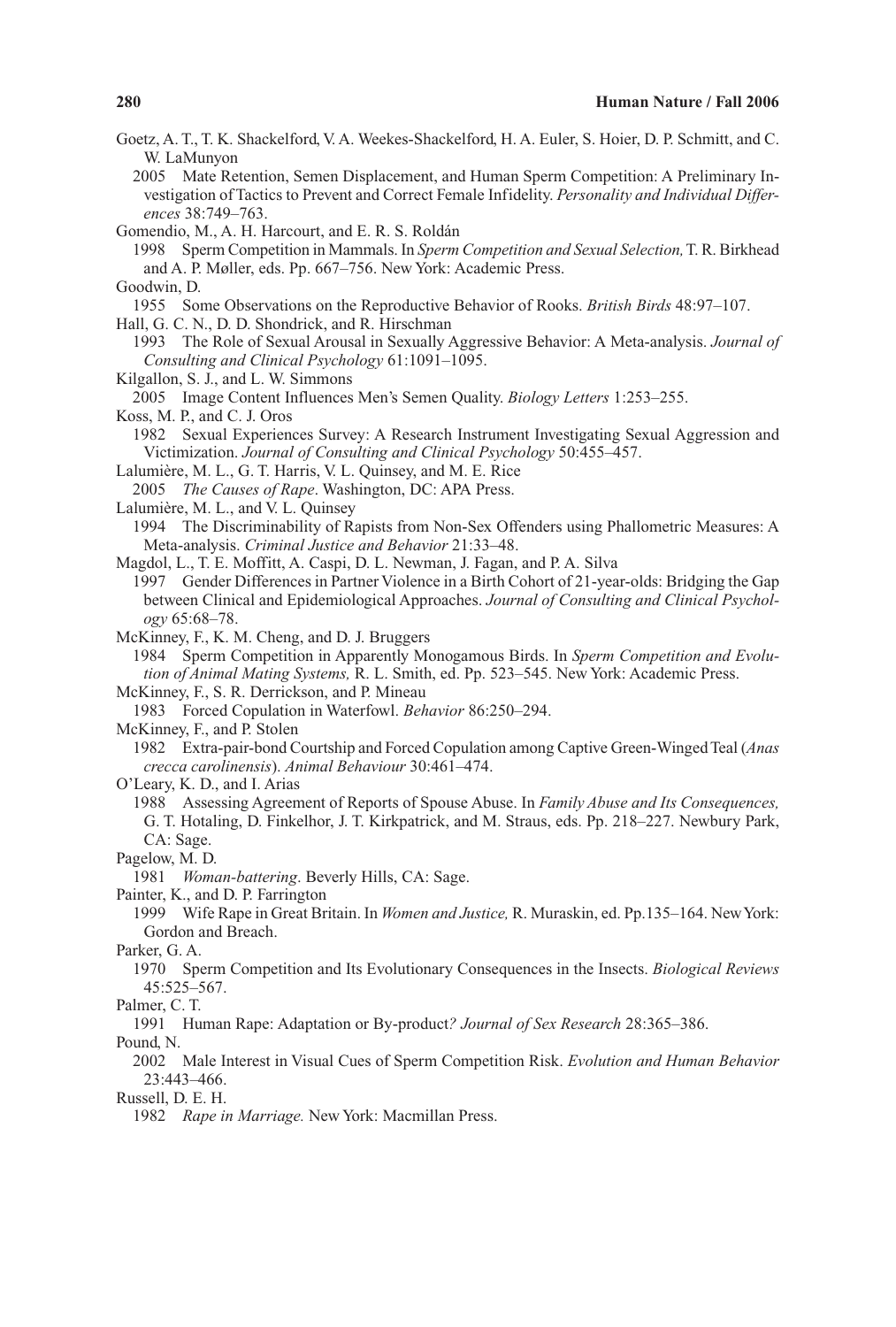Seymour, N. R., and R. D. Titman

1979 Behaviour of Unpaired Male Black Ducks (*Anas rupribes*) during the Breeding Season in a Nova Scotia Tidal Marsh. *Canadian Journal of Zoology* 57:2412–2428.

Shackelford, T. K., and D. M. Buss

1997 Cues to Infidelity. *Personality and Social Psychology Bulletin* 23:1034–1045.

Shackelford, T. K., and A. T. Goetz

2004 Men's Sexual Coercion in Intimate Relationships: Development and Initial Validation of the Sexual Coercion in Intimate Relationships Scale. *Violence and Victims* 19:21–36.

Shackelford, T. K., A. T. Goetz, and D. M. Buss

2005 Mate Retention in Marriage: Further Evidence of the Reliability of the Mate Retention Inventory. *Personality and Individual Differences* 39:415–425.

Shackelford, T. K., A. T. Goetz, D. M. Buss, H. A. Euler, and S. Hoier

2005 When We Hurt the Ones We Love: Predicting Violence against Women from Men's Mate Retention. *Personal Relationships* 12:447–463.

Shackelford, T. K., A. T. Goetz, F. E. Guta, and D. P. Schmitt 2006 Mate Guarding and Frequent In-pair Copulation in Humans: Concurrent or Compensatory Anti-cuckoldry Tactics? *Human Nature* 17:239–252.

Shackelford, T. K., A. T. Goetz, C. W. LaMunyon, B. J. Quintus, and V. A. Weekes-Shackelford 2004 Sex Differences in Sexual Psychology Produce Sex-Similar Preferences for a Short-term Mate. *Archives of Sexual Behavior* 33:405–412.

Shackelford, T. K., and G. J. LeBlanc

2001 Sperm Competition in Insects, Birds, and Humans: Insights from a Comparative Evolutionary Perspective. *Evolution and Cognition* 7:194–202.

Shackelford, T. K., G. J. LeBlanc, V. A. Weekes-Shackelford, A. L. Bleske-Rechek, H. A. Euler, and S. Hoier

2002 Psychological Adaptation to Human Sperm Competition. *Evolution and Human Behavior* 23:123–138.

Shackelford, T. K., N. Pound, and A. T. Goetz

2005 Psychological and Physiological Adaptation to Human Sperm Competition. *Review of General Psychology* 9:228–248.

Shields, N. M., and C. R. Hanneke

1983 Battered Wives' Reactions to Marital Rape. In *The Dark Side of Families,* R. Gelles, G. Hotaling, M. Straus, and D. Finkelhor, eds. Pp. 131–148. Beverly Hills, CA: Sage.

Shields, W. M., and L. M. Shields

1983 Forcible Rape: An Evolutionary Perspective. *Ethology and Sociobiology* 4:115–136. Smith, R. L.

1984 Human Sperm Competition. In *Sperm Competition and the Evolution of Animal Mating Systems,* R. L. Smith, ed. Pp. 601–660. New York: Academic Press.

Thornhill, R., and C. T. Palmer

2000 *A Natural History of Rape*. Cambridge, MA: MIT Press.

Thornhill, R., and N. W. Thornhill

1983 Human Rape: An Evolutionary Analysis. *Ethology and Sociobiology* 4:137–173.

1992 The Evolutionary Psychology of Men's Coercive Sexuality. *Behavioral and Brain Sciences* 15:363–421.

Tooby, J., and L. Cosmides

1992 The Psychological Foundations of Culture. In *The Adapted Mind,*J. H. Barkow, L. Cosmides, and J. Tooby, eds. Pp. 19–136. New York: Oxford University Press.

Valera, F., H. Hoi, and A. Kristin

2003 Male Shrikes Punish Unfaithful Females. *Behavioral Ecology* 14:403–408.

Walker, L. E.

1979 *The Battered Woman*. New York: Harper and Row.

Weis, K., and S. S. Borges

1973 Victimology and Rape: The Case of the Legitimate Victim. *Issues in Criminology* 8:71– 115.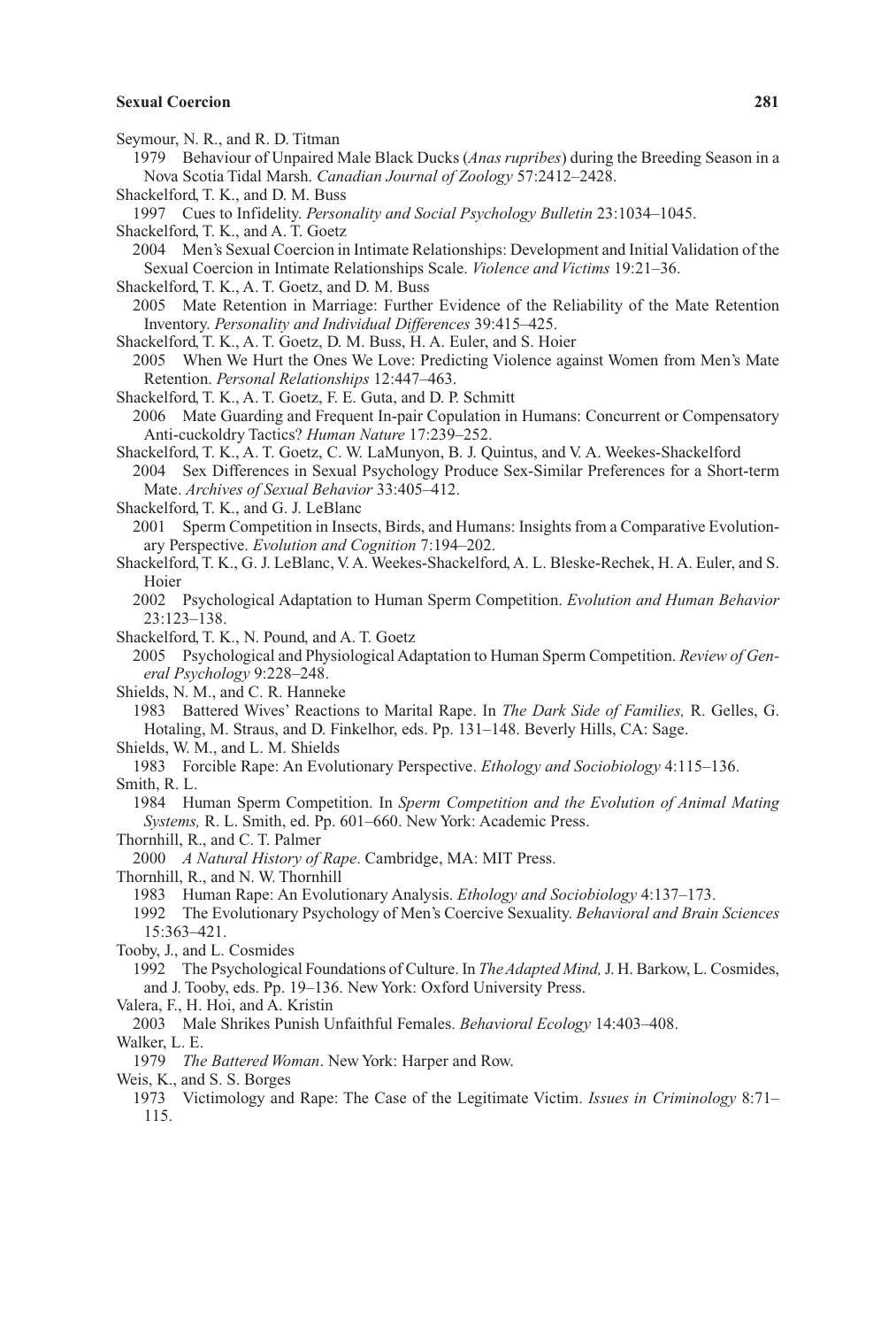Wilson, M., and M. Daly

- 1992 The Man Who Mistook His Wife for a Chattel. In *The Adapted Mind,* J. H. Barkow, L. Cosmides, and J. Tooby, eds. Pp. 289–322. New York: Oxford University Press.
- Wyckoff, G. J., W. Wang, and C. Wu

2000 Rapid Evolution of Male Reproductive Genes in the Descent of Man. *Nature* 403:304–308.